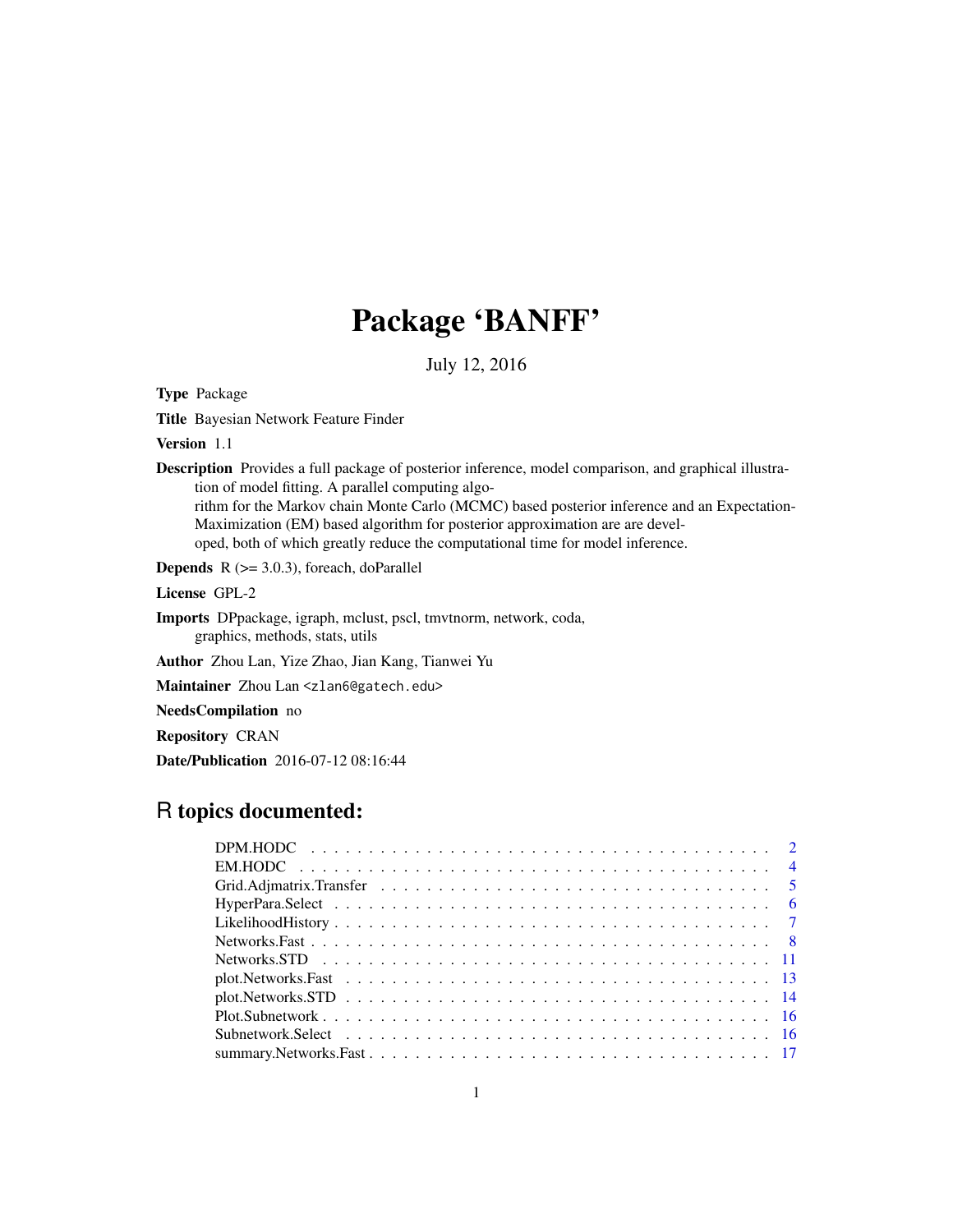## <span id="page-1-0"></span>2 DPM.HODC

| Index |  |  |  |  |  |  |  |  |  |  |  |  |  |  |  |  | 22 |
|-------|--|--|--|--|--|--|--|--|--|--|--|--|--|--|--|--|----|
|       |  |  |  |  |  |  |  |  |  |  |  |  |  |  |  |  |    |

DPM.HODC *Hierarchical Ordered Density Clustering (HODC) for Dirichlet Process Mixture Model Fitting*

## Description

This function implements the HODC algorithm for posterior density samples by a Dirichlet process mixture (DPM) of normals model which is implemented by function "DPdensity" in R package DPpackages.

## Usage

```
DPM.HODC(v, pvalue,
DPM.mcmc=list(nburn=2000,nsave=1,
nskip=0,ndisplay=10),
DPM.prior=list(a0=2,b0=1,m2=rep(0,1),
s2=diag(100000,1),
psiinv2=solve(diag(0.5,1)),
nu1=4,nu2=4,tau1=1,tau2=100))
```
## Arguments

| pvalue       | a vector of p-values obtained from large scale statistical hypothesis testing                                                                                                                                                          |
|--------------|----------------------------------------------------------------------------------------------------------------------------------------------------------------------------------------------------------------------------------------|
| $\mathsf{v}$ | the number of posterior sample saved                                                                                                                                                                                                   |
| DPM.mcmc     | a list giving the MCMC a list giving the MCMC parameters for DPM fitting; see<br>the argument mcmc of function DPdensity() in DPpackage for details; the de-<br>fault setting is DPM.mcmc=list(nburn=2000,nsave=1,nskip=0,ndisplay=10) |
| DPM.prior    | a list giving the prior information; see the argument prior of function DP density()<br>in DPpackage for details; the default setting is prior2                                                                                        |

#### Details

This function calls DPdensity to estimate the marginal density of the testing statistics r, converted from p-values, using a mixture of normal densities without incorporating the network information. Furthermore, it implements the HODC algorithm to classify density components into two clusters. We refer to them as the unimportant cluster and the important cluster, where the important cluster has a larger mean than the unimportant cluster.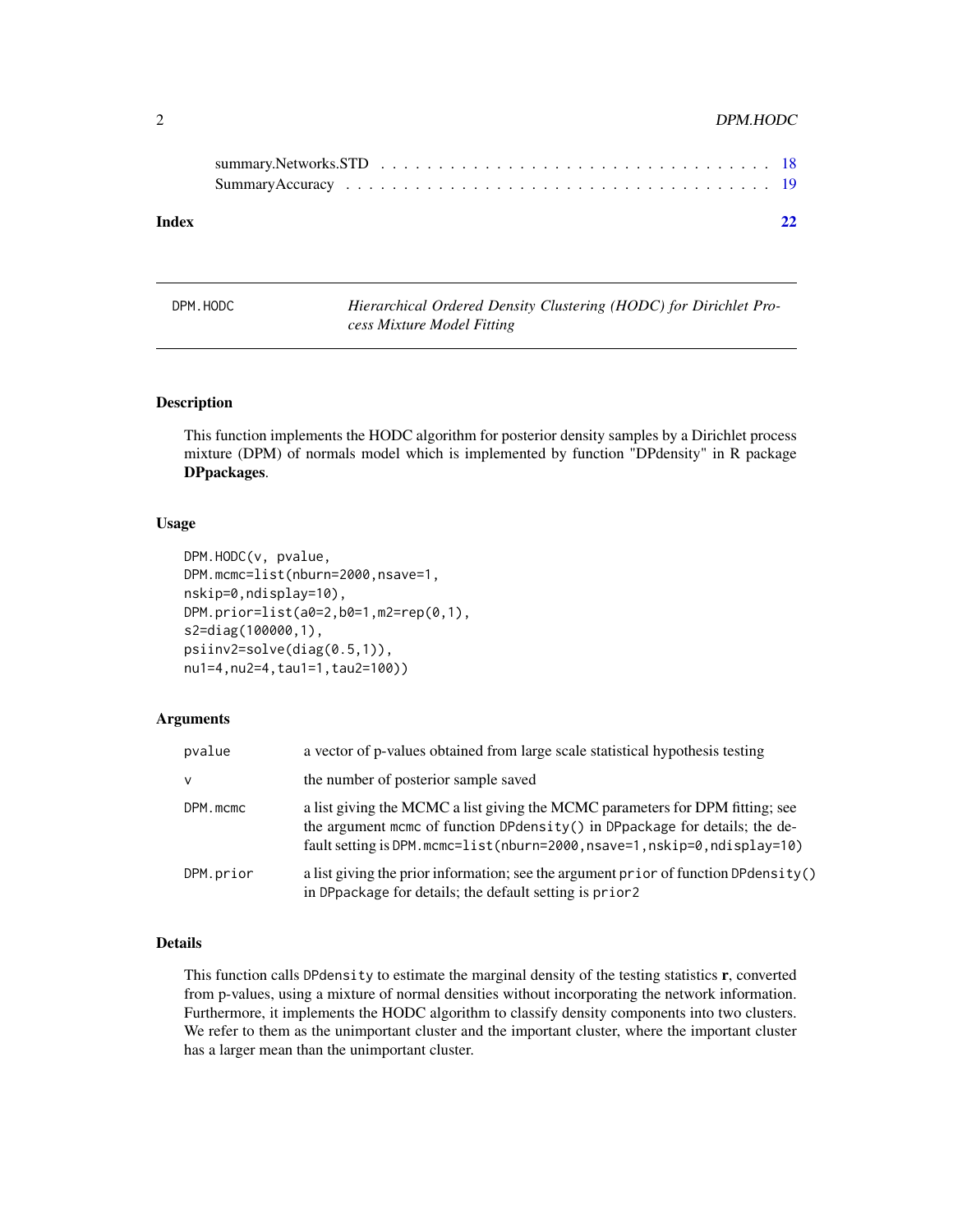#### $DPM.HODC$  3

## Value

a list of density clustering results by the HODC algorithm

- mean a list containing posterior samples for the mean of unimportant and important clusters
	- mu0 a vector of length "v" containing posterior samples for the mean of the unimportant cluster
	- mu1 a vector of length "v" containing posterior samples for the mean of the important cluster
- **variance** a list containing posterior samples of the variance of the unimportant and the important clusters
	- **var0** a vector of length "v" containing posterior samples for the variance of the unimportant cluster
	- var1 a vector of length "v" containing posterior samples for the variance of the important cluster
- probability a list containing the probabilities of unimportant and important clusters
	- pro0 a vector of length "v" containing posterior samples for the probability of the unimportant cluster
	- pro1 a vector of length "v" containing posterior samples for the probability of the important cluster
- classification a binary (0/1) matrix of dimension "v" by length(pvalue) containing posterior samples for two cluster classification results

#### Author(s)

Zhou Lan, Jian Kang, Tianwei Yu and Yize Zhao

Department of Biostatistics and Bioinformatics, Emory University

#### References

Yize Zhao, Jian Kang, Tianwei Yu (2014) A Bayesian nonparameteric model for selecting gene and gene sub-network, Annals of Applied Statistics, in press.

Zhou Lan, Jian Kang, Tianwei Yu, Yize Zhao, BANFF: an R package for network identifications via Bayesian nonparametric mixture models, working paper.

```
###random make the density
rstat=c(rnorm(50,mean=1),rnorm(50,mean=2),rnorm(100,mean=4)
,rnorm(100,mean=8))
###transformed into pvalue
pvalue=pnorm(-rstat)
DPMHODC=DPM.HODC(v=5,pvalue)
```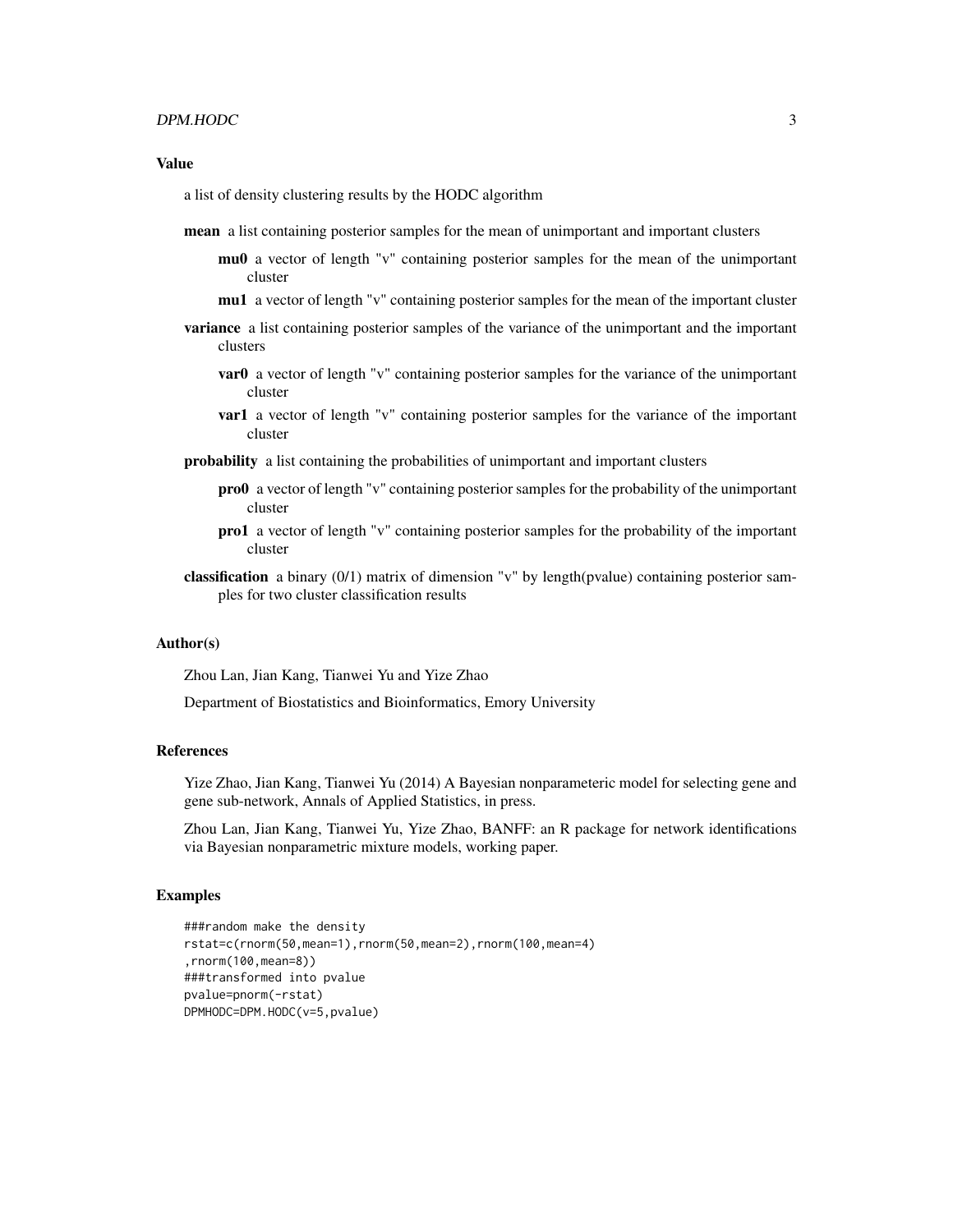<span id="page-3-0"></span>

## **Description**

This function implements the HODC algorithm for density estimates by a finite mixture of normals model which is implemented by function Mclust in R package mclust.

#### Usage

EM.HODC(pvalue)

#### Arguments

pvalue a vector of p-values obtained from large scale statistical hypothesis testing

## Details

This function calls Mclust to estimate the marginal density of the testing statistics r, converted from p-values, using a mixture of normal densities without incorporating the network information. Furthermore, it implements the HODC algorithm to classify density components into two clusters. We refer to them as the unimportant cluster and the important cluster, where the important cluster has a larger mean than the unimportant cluster.

## Value

a list of density clustering results by the HODC algorithm

mean mean estimates of unimportant and important clusters

**variance** variance estimates of unimportant and important clusters

pro probability estimates of unimportant and important clusters

classification classifications configurations

#### Author(s)

Zhou Lan, Jian Kang, Tianwei Yu and Yize Zhao

## References

Yize Zhao, Jian Kang, Tianwei Yu (2014) A Bayesian non parametric model for selecting gene and gene sub network, Annals of Applied Statistics, in press.

Zhou Lan, Jian Kang, Tianwei Yu, Yize Zhao, BANFF: an R package for network identifications via Bayesian nonparametric mixture models, working paper.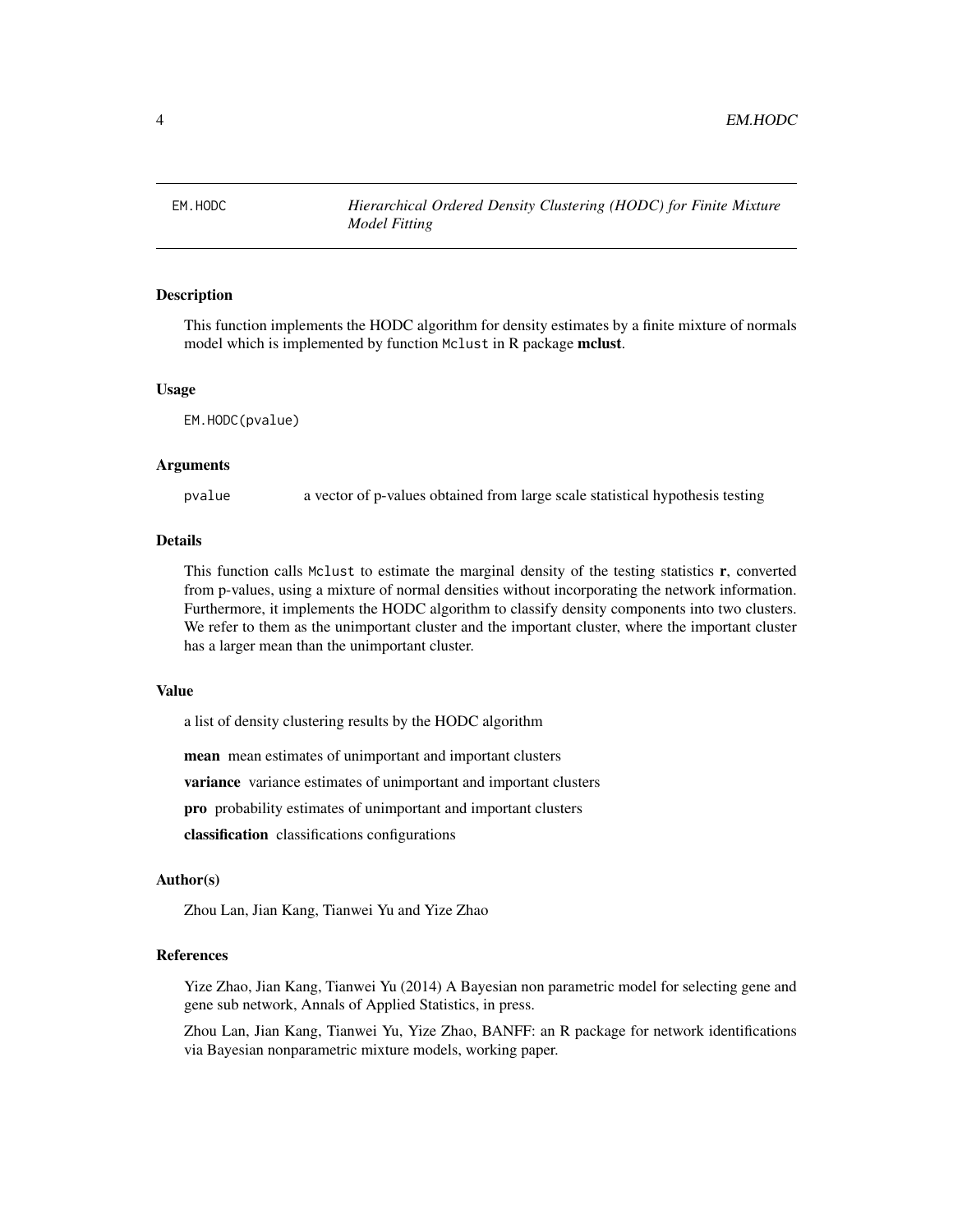## <span id="page-4-0"></span>Examples

```
rstat=c(rnorm(50,mean=1),rnorm(50,mean=2),rnorm(100,mean=4),rnorm(100,mean=8))
pvalue=pnorm(-rstat)
EMHODC=EM.HODC(pvalue)
```
Grid.Adjmatrix.Transfer

*Connector for Transferring Grid Coordinates into Adjacency Matrix*

## Description

This function is a supplementary function for transferring grid coordinates into adjacency matrix. The criteria for defining connected and disconnected: for any two vectors, if euclidean distance is less then a certain value, we consider these two vectors as connected, otherwise, disconnected. The purpose of this function is to quickly transform image data, such as brain image data, into adjacency matrix.

#### Usage

```
Grid.Adjmatrix.Transfer(grid, euclidean.dist=1)
```
## Arguments

| grid | $a \times b$ y matrix or data frame, representing y vectors with dimension of x row<br>binded (rbind) together.                   |
|------|-----------------------------------------------------------------------------------------------------------------------------------|
|      | euclidean.dist a number representing the maximum euclidean distance to be considered as con-<br>nected. The default setting is 1. |

## Value

a y by y binary (0/1) adjacency matrix, where y is the row of the argument grid.

#### Note

Although in real world, the grid coordinates are less than 3-dimension, however, this function is still applicable for vectors larger than 3

```
###10 3-D coordinates
x \le - matrix(rnorm(3*10), nrow = 10)
###a 10x10 adjacency matrix returned for 'net'
###Distrance larger than 1 is considerded as connected
net<-Grid.Adjmatrix.Transfer(grid=x, euclidean.dist=1)
```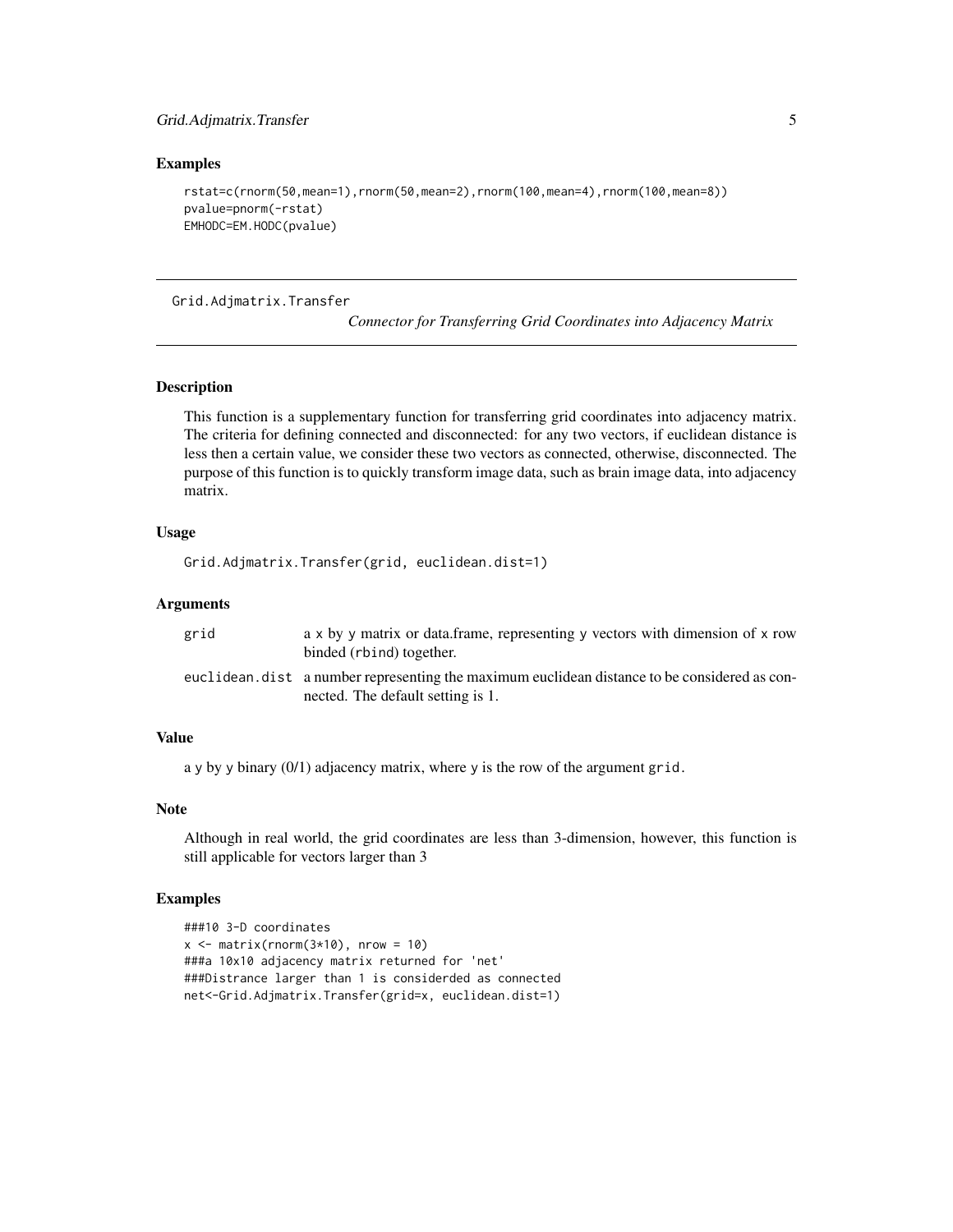<span id="page-5-0"></span>

#### Description

This function is aiming at selecting appropriate hyper parameters by Bayesian Model Averaging. This process of this function has already embedded in function Networks.STD() and Networks.Fast(). The purpose of this function is for having the selected hyper-parameters independently.

## Usage

HyperPara.Select(net,pvalue,piall,rhoall,n=30)

## Arguments

| net    | an "n" by "n" binary adjacent matrix $(0/1)$ for the network configuration with<br>$n = length(pvalue)$                                                                                                                                                                                 |
|--------|-----------------------------------------------------------------------------------------------------------------------------------------------------------------------------------------------------------------------------------------------------------------------------------------|
| pvalue | a vector of p-values obtained from large scale statistical hypothesis testing                                                                                                                                                                                                           |
| piall  | a vector of possible choices for "pi0" in an increasing order                                                                                                                                                                                                                           |
| rhoall | a vector of possible choices of "rho0" and "rho1" in an increasing order                                                                                                                                                                                                                |
| n      | a number of iterations you set for Bayesian Model Averaging. The default<br>setting is 30, which is accord with the embedded inner process of in function<br>Networks. STD() and Networks. Fast(). More iterations could be set if you<br>have a desire to have more accurate parameter |

## Value

a list of selected parameter

pi0 the selected pi0

rho0 the selected rho0

rho1 the selected rho1

#### Author(s)

Zhou Lan, Jian Kang, Tianwei Yu and Yize Zhao Department of Biostatistics and Bioinformatics, Emory University

#### References

Yize Zhao, Jian Kang, Tianwei Yu (2014) A Bayesian nonparametric model for selecting gene and gene sub network, Annals of Applied Statistics, in press.

Zhou Lan, Jian Kang, Tianwei Yu, Yize Zhao, BANFF: an R package for network identifications via Bayesian nonparametric mixture models, working paper.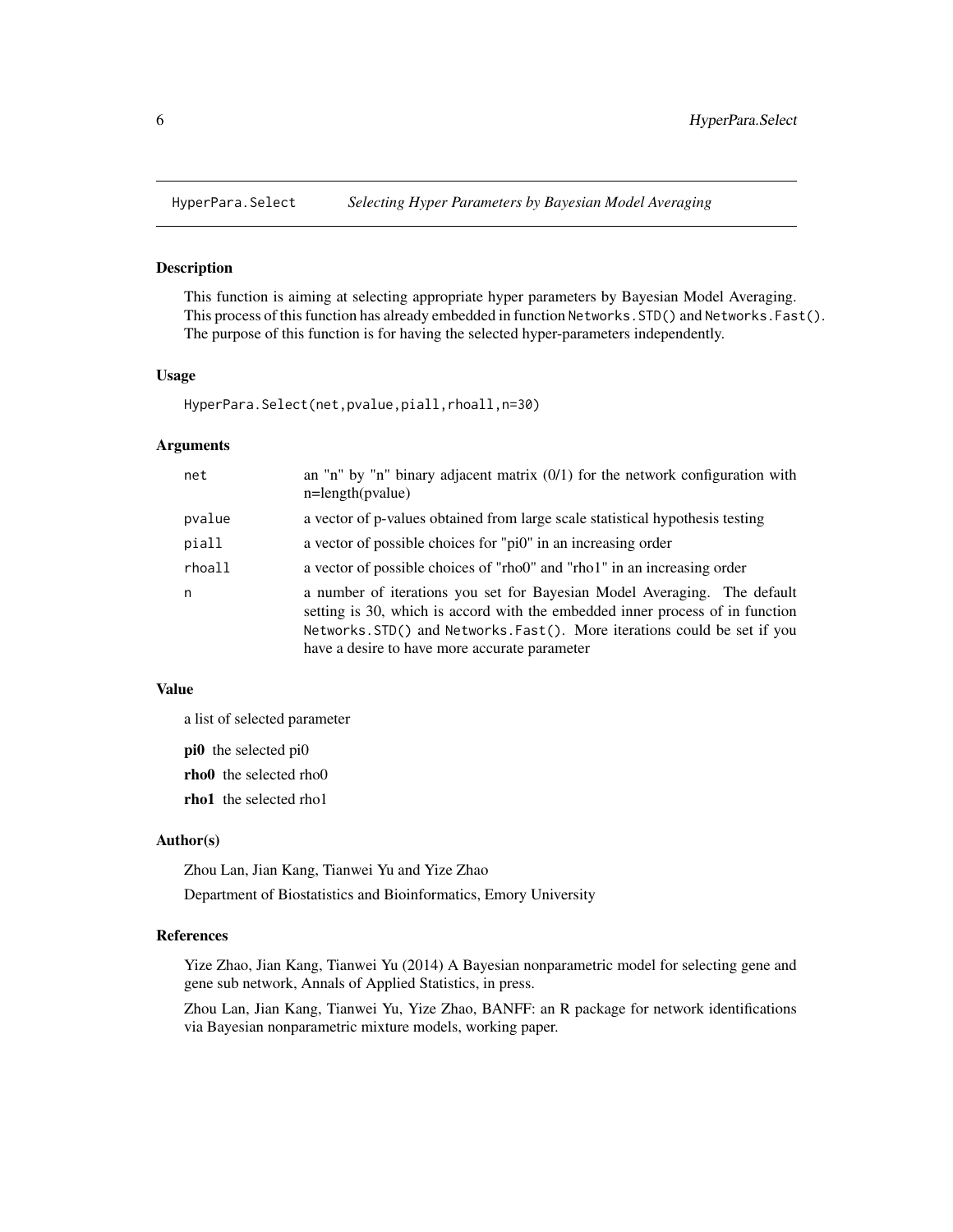<span id="page-6-0"></span>LikelihoodHistory *Calculating and Plot the history of log-Likelihood value*

#### Description

This function is a supplementary function for calculating and ploting the history of log-Likelihood value for each iteration. This function is used for tracking the evolution of the MCMC chain obtained from functions Networks.STD() and Networks.Fast()

## Usage

LikelihoodHistory(Trace,pvalue,Status=FALSE,True.Node)

## Arguments

| Trace     | the trace (results of each iteration) generated by the functions Networks. STD()<br>and Networks. Fast(). Please set as Trace=total\$trace where total is the<br>output of the two functions, Networks. STD() and Networks. Fast() |
|-----------|------------------------------------------------------------------------------------------------------------------------------------------------------------------------------------------------------------------------------------|
| pvalue    | a vector of p-values obtained from large scale statistical hypothesis testing. It<br>should be the same vector which you set for the argument pyalue in functions<br>Networks.STD() and Networks.Fast()                            |
| Status    | a logical variable indicating whether you have the assumed true value. TRUE<br>means you have the assumed true value for plotting and FALSE, otherwise. The<br>default setting is FALSE                                            |
| True.Node | a binary $(0/1)$ vector providing the assumed information of each node. The length<br>of vector should be equal to the length of the vector of pvalue                                                                              |

## Value

a table indicating the history of the history of log-Likelihood value for each iteration

#### Note

A plot describing the history of the history of log-Likelihood value for each iteration will be outputed. If you set Status and True.Node, a red line indicates the log-Likelihood value of the assumed status of each node.

## Author(s)

Zhou Lan, Jian Kang, Tianwei Yu and Yize Zhao

Department of Biostatistics and Bioinformatics, Emory University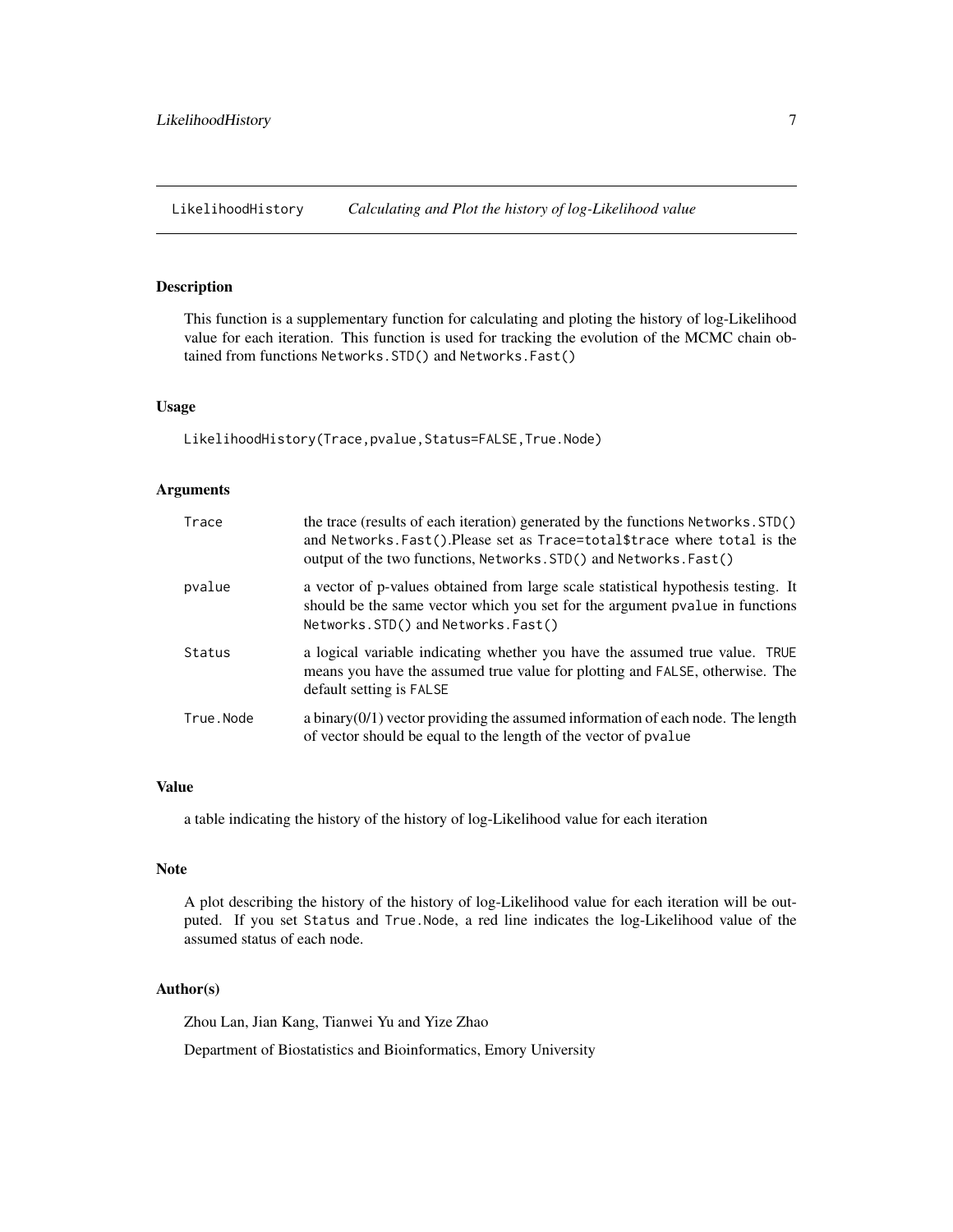## <span id="page-7-0"></span>References

Yize Zhao, Jian Kang, Tianwei Yu (2014) A Bayesian nonparameteric model for selecting gene and gene subnetwork, Annals of Applied Statistics, in press.

Zhou Lan, Jian Kang, Tianwei Yu, Yize Zhao, BANFF: an R package for network identifications via Bayesian nonparametric mixture models, working paper.

<span id="page-7-1"></span>Networks.Fast *Bayesian Network Discovery using a Hybrid Fast Algorithm*

## Description

This function implements a hybrid fast algorithm to perform feature selection and sub-network discovery using a Bayesian nonparametric model based on Dirichlet process mixture models, finite mixture of normals model and the Ising model.

## Usage

```
Networks.Fast(pvalue,net,iter=5000,nburns=2000,
algorithms=c("EM","DPM"),
v=20,DPM.mcmc=list(nburn=2000,nsave=1,nskip=0,ndisplay=10),
DPM.prior=list(a0=2,b0=1,m2=rep(0,1),s2=diag(100000,1),
psiinv2=solve(diag(0.5,1)),
nu1=4,nu2=4,tau1=1,tau2=100),
DPparallel=FALSE,n.cores=1,piall=c(0.8, 0.85, 0.9, 0.95),
rhoall=c(1, 2, 5, 10, 15),
show.steps=10,showlikelihood=FALSE, likelihood.frequency=100)
```
#### Arguments

| pvalue       | a vector of p-values obtained from large scale statistical hypothesis testing                                                                                                                                                                              |
|--------------|------------------------------------------------------------------------------------------------------------------------------------------------------------------------------------------------------------------------------------------------------------|
| net          | an "n"" by "n" binary $(0/1)$ adjacent matrix of network configurations, where<br>$n = length(pvalue)$                                                                                                                                                     |
| iter         | number of iterations; the default is 5000                                                                                                                                                                                                                  |
| nburns       | number of burn-in; the default is 2000                                                                                                                                                                                                                     |
| algorithms   | character taking value "EM" or "DPM" indicating the function to be used to<br>obtain Finite Gaussian Mixture (FGM) estimates. It is recommended to choose<br>"DPM" when the dimension of data is large, and to choose "EM" when the<br>dimension is small. |
| $\mathsf{V}$ | number of iterations set for DPM fitting. v is only valid when you choose<br>algorithms as "DPdensity"                                                                                                                                                     |
| DPM.mcmc     | a list giving the MCMC a list giving the MCMC parameters for DPM fitting; see<br>the argument mcmc of function DPdensity() in DPpackage for details; the de-<br>fault setting is DPM.mcmc=list(nburn=2000,nsave=1,nskip=0,ndisplay=10)                     |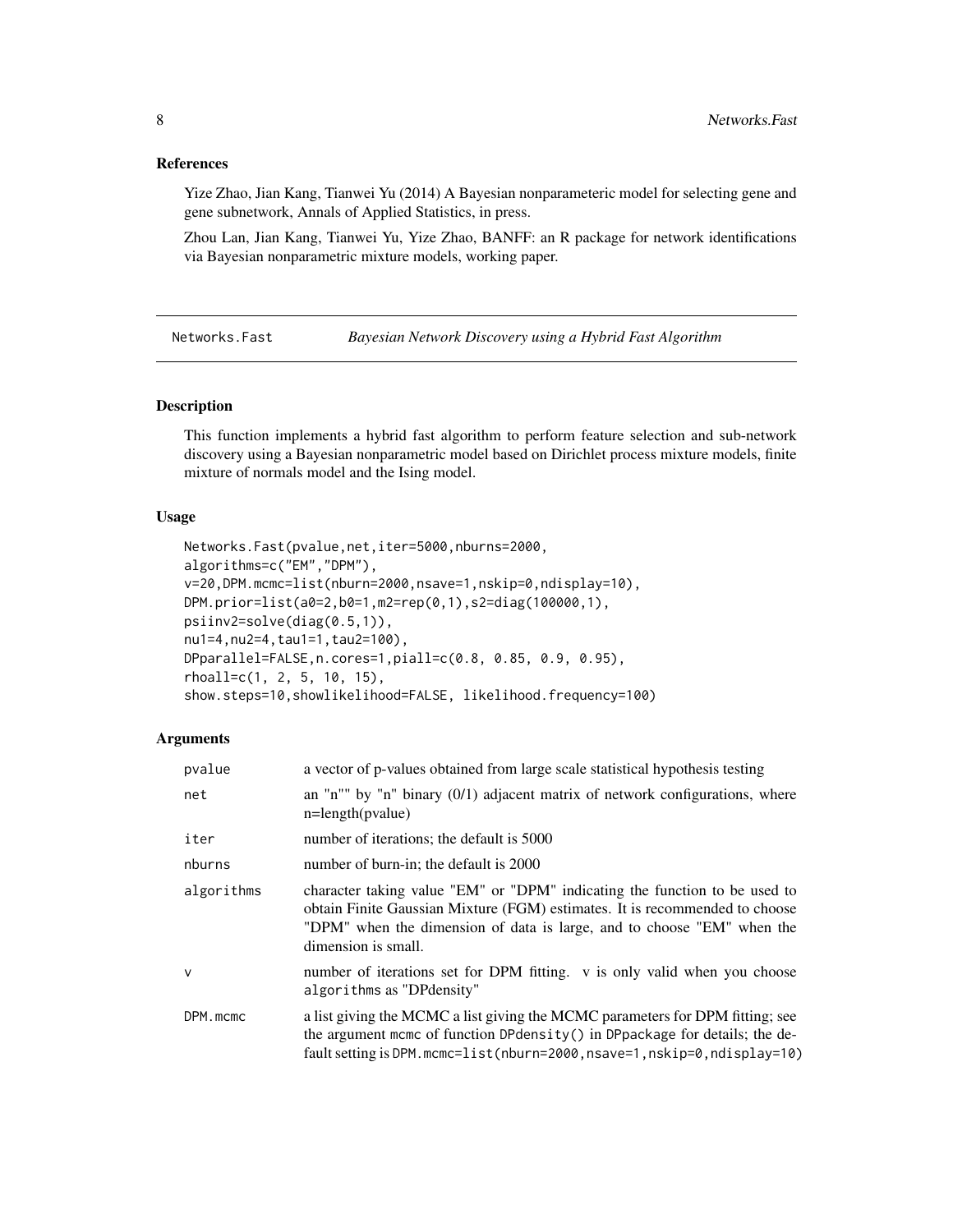| DPM.prior            | a list giving the prior information; see the argument prior of function DPdensity()<br>in DPpackage for details; the default setting is prior2                                                                                                                                                                                                   |
|----------------------|--------------------------------------------------------------------------------------------------------------------------------------------------------------------------------------------------------------------------------------------------------------------------------------------------------------------------------------------------|
| piall                | a vector of possible choices for "pi0" in an increasing order; the default value is<br>c(0.75, 0.8, 0.85, 0.9)                                                                                                                                                                                                                                   |
| rhoall               | a vector of possible choices of "rho0" and "rho1" in an increasing order; the<br>default value is $c(0.5, 1, 5, 10, 15)$                                                                                                                                                                                                                         |
| DPparallel           | the logic variable indicating whether apply parallel computing when you set<br>algorithms="DPM"; the default setting is FALSE                                                                                                                                                                                                                    |
| n.cores              | number of CUP cores for parallel computing, this argument is only valid when<br>you set algorithms="DPM"; the default setting is 1                                                                                                                                                                                                               |
| show.steps           | integer representing the frequency of the results of iterations presented, the de-<br>fault setting is 10. The setting is invalid when trace=FALSE. The setting would<br>not affect the data saved, only for printing                                                                                                                            |
|                      | showlikelihood a logical variable indicating whether to show the log-likelihood value simulta-<br>neously. Set TRUE if show the log-likelihood value simultaneously, FALSE, other-<br>wise. FALSE is the default setting                                                                                                                         |
| likelihood.frequency |                                                                                                                                                                                                                                                                                                                                                  |
|                      | a number representing the frequency showing the log-likelihood value simulta-<br>neously. For example, setting likelihood. frequency=100 means showing the<br>log-likelihood value every 100 iterations. The default setting is 100 and it is rec-<br>ommended that do not set a small frequency because it slow down the MCMC<br>chain updating |

## Details

This function implements a Bayesian nonparametric mixture model for feature selection incorporating network information (Zhao et al., 2014):

- r\_i| g\_i, theta ~  $N(mu_g_i, sigma_g_i)$ ,
- g\_i | z\_i=k,  $q_k$  ~ Discrete( $a_k$ ,  $q_k$ ),
- theta  $\sim$  G\_0k, for g in a\_k,
- $q_k \sim \text{Dirichlet}(\text{tau}_k \mathbf{1}_{\text{-}} \{L_k\}/L_k),$
- theta={theta\_g}  $\{g \in \mathbf{a}_0 \}$  and  $\mathbf{a}_1$ }
- theta\_g=(mu\_g, sigma\_g)

where we define

- **Index a\_0=(-L\_0+1,-L\_0+2,...,0)**,  $\mathbf{a}_{-1} = (1, 2, ..., L_{-1})$  and the correspondent probability  $q_0 = (q_0 q_1)$ L\_0+1, q\_-L\_0+2, ...,q\_0), q\_1=(q\_1, q\_2, ..., q\_L\_1), according to the definition of Discrete( $a_k$ ,  $b_k$ ), for example,  $Pr(g_i=L_0+2)=q_i-L_0+2$ .
- Assumption In this algorithm, we assume that "important" features should have larger statics comparing to "unimportant" ones without the loss of generality. In this regard, we set the restriction mu\_g $\leq$ mu\_g+1 for g=-L\_0+1, -L\_0+2,...,L\_1.

This function implements the NET-DPM-3 Zhao et al.(2014). Please refer to the Appendix B.3 for more details.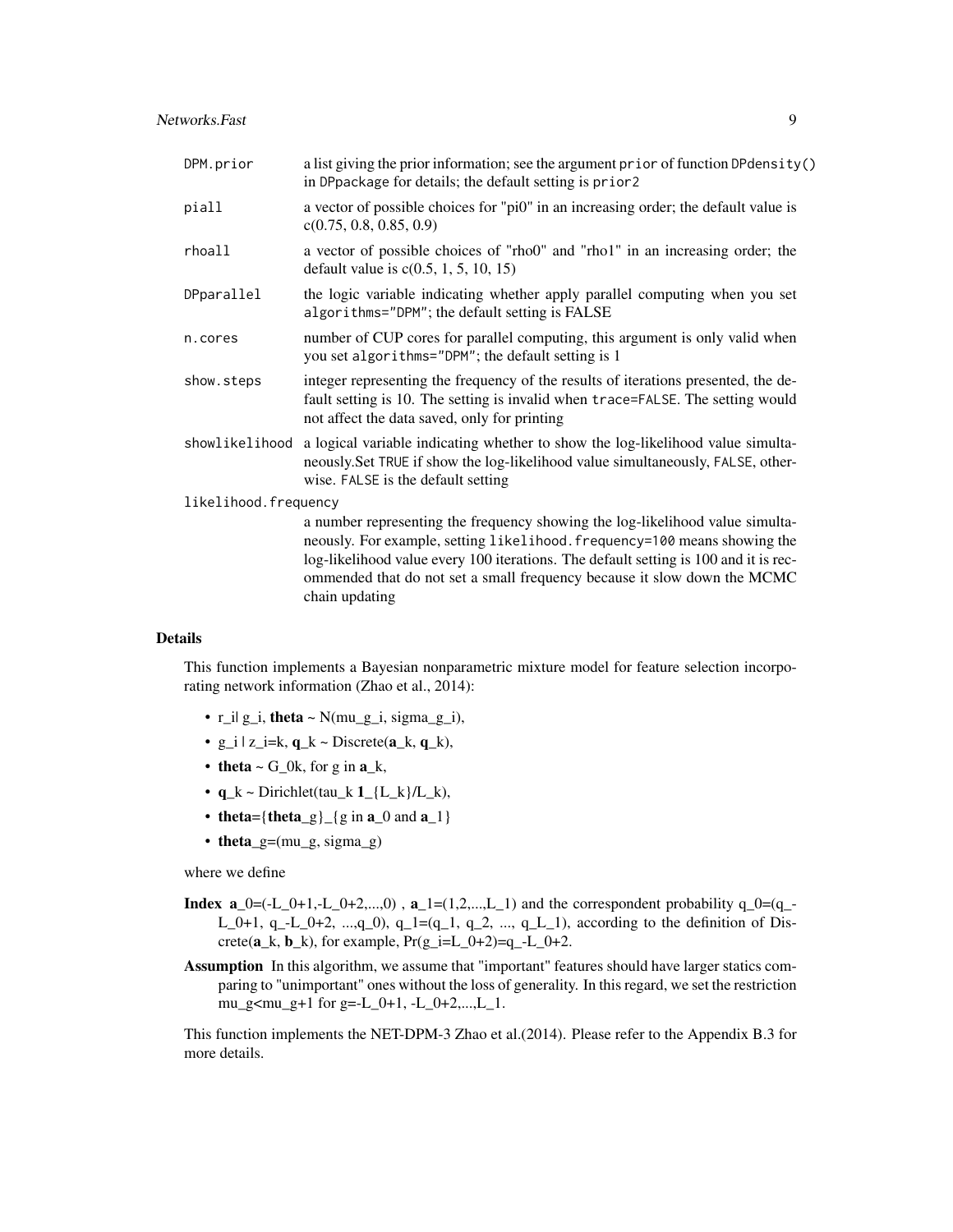## Value

An object of class "Networks.Fast" containing a list of values, such as, the posterior samples of "z\_i" and summary statistics

trace an length(pvalue) by (iter-nburns) matrix

convergence MCMC Heidelberger and Welch convergence diagnostic

graph An igraph graph object of full network

statistics a list of summary statistics characterizing the posterior distribution of "z\_i"

mean posterior mean for each feature median posterior median for each feature

var posterior variance for each feature

quantile posterior quantiles for each feature

# Author(s)

Zhou Lan, Jian Kang, Tianwei Yu and Yize Zhao Department of Biostatistics and Bioinformatics, Emory University

## References

Zhao, Y., Kang, J., Yu, T. A Bayesian nonparametric mixture model for selecting gene and gene-sub network, Annals of Applied Statistics, In press: 2014.

Zhou Lan, Jian Kang, Tianwei Yu, Yize Zhao, BANFF: an R package for network identifications via Bayesian nonparametric mixture models, working paper.

```
####Gene Network discovery
##Generating Scale free Gene Network
library(igraph)
g <- barabasi.game(50, power=1, zero.appeal=1.5,directed = FALSE)
net=as(get.adjacency(g,attr=NULL),"matrix")
##Random assign selected genes and make the signal intension as gaussian mixture
newz=rep(c(1,0,0,1,0),10)
Simnorm=function(n){
weight = c(0.4, 0.6)mu = c(8, 6)signa = c(1, 0.5)z = sample(c(1, 2), size=n, prob=weight, replace=TRUE)r = rnorm(n,mean=mu[z], sd=sigma[z])return(r)
}
testcov<-0
for(i in 1:50){
 if(newz[i]==0){
   testcov[i]<-rnorm(1,mean=0,sd=1)
 }else{
  testcov[i]<-Simnorm(1)
```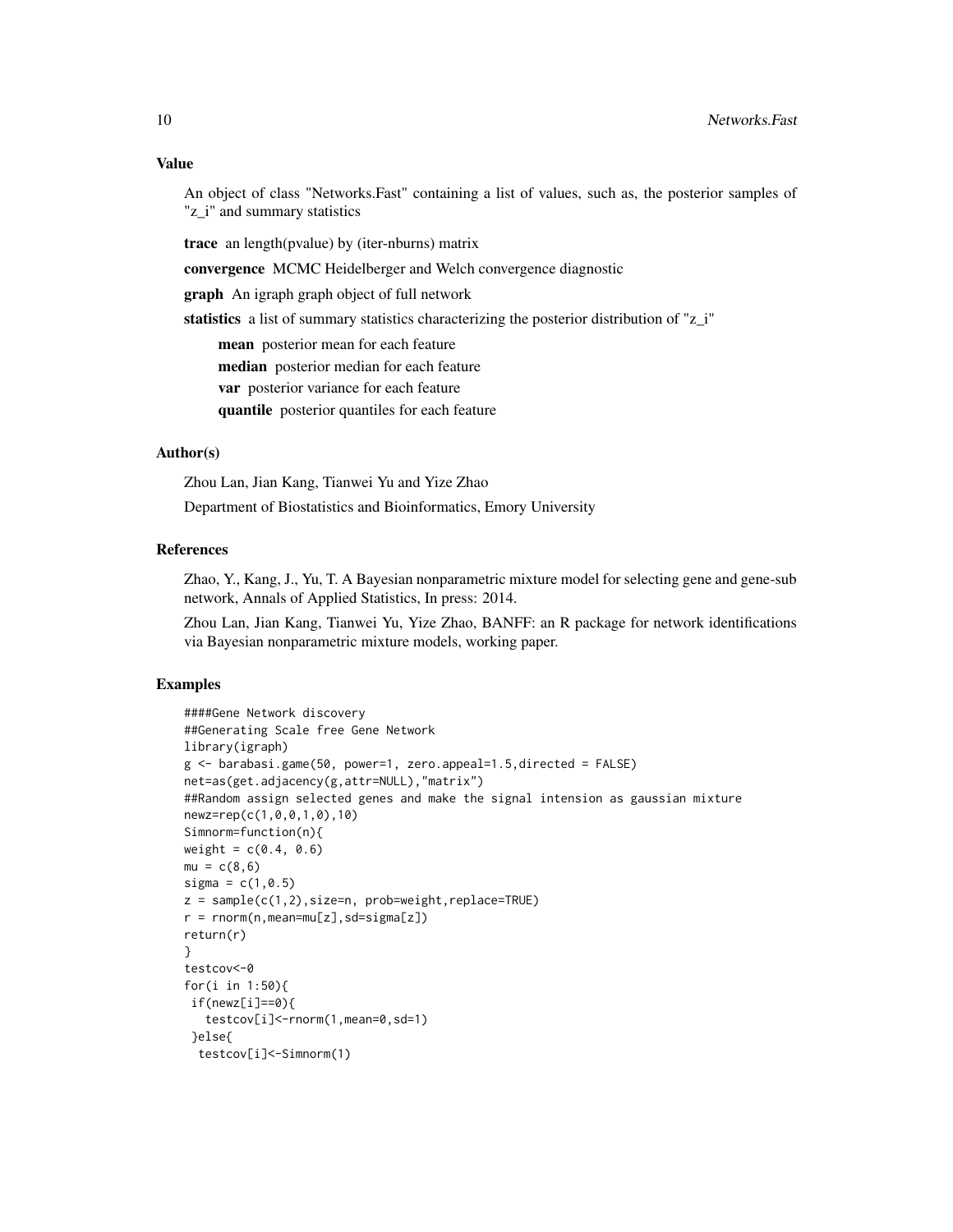## <span id="page-10-0"></span>Networks.STD 11

```
}
}
pvalue=pnorm(-testcov)
total1=Networks.Fast(pvalue,net,iter=5,nburns=2,
v=20,algorithms="DPM",DPparallel=FALSE,
piall=c(0.8, 0.85, 0.9, 0.95),rhoall=c(1, 2, 5, 10, 15)
\mathcal{L}
```
<span id="page-10-1"></span>Networks.STD *Bayesian Network Discovery using a Standard MCMC Algorithm*

## Description

This function implements the standard Markov chain Monte Carlo (MCMC) algorithm to perform feature selection and sub-network discovery using a Bayesian nonparametric model based on the Dirichlet process mixture (DPM) model and the Ising model.

#### Usage

```
Networks.STD(pvalue,net,iter=5000, nburns=2000,
piall=c(0.75, 0.8, 0.85, 0.9),rhoall=c(0.5, 1, 5, 10, 15),
status=FALSE,fit,show.steps=1,showlikelihood=FALSE,likelihood.frequency=100)
```
#### Arguments

| pvalue         | a vector of p-values obtained from large scale statistical hypothesis testing                                                                                                                                      |
|----------------|--------------------------------------------------------------------------------------------------------------------------------------------------------------------------------------------------------------------|
| net            | an "n" by "n" binary adjacent matrix $(0/1)$ for the network configuration with<br>$n = length(pvalue)$                                                                                                            |
| iter           | the number of iterations; the default is 5000                                                                                                                                                                      |
| nburns         | the number of burn-in; the default is 2000                                                                                                                                                                         |
| piall          | a vector of possible choices for "pi0" in an increasing order; the default value is<br>c(0.75, 0.8, 0.85, 0.9)                                                                                                     |
| rhoall         | a vector of possible choices of "rho0" and "rho1" in an increasing order; the<br>default value is $c(0.5, 1, 5, 10, 15)$                                                                                           |
| status         | a logical variable indicating whether the you are initial an MCMC chain or re-<br>sume a chain                                                                                                                     |
| fit            | a list provide the current values of parameters which are used for resume the<br>chain                                                                                                                             |
| show.steps     | integer representing the frequency of the results of iterations presented, the de-<br>fault value is 1. The setting is invalid when trace=FALSE. The setting would not<br>affect the data saved, only for printing |
| showlikelihood | a logical variable indicating whether to show the log-likelihood value simulta-<br>neously. Set TRUE if show the log-likelihood value simultaneously, FALSE, other-<br>wise. FALSE is the default setting          |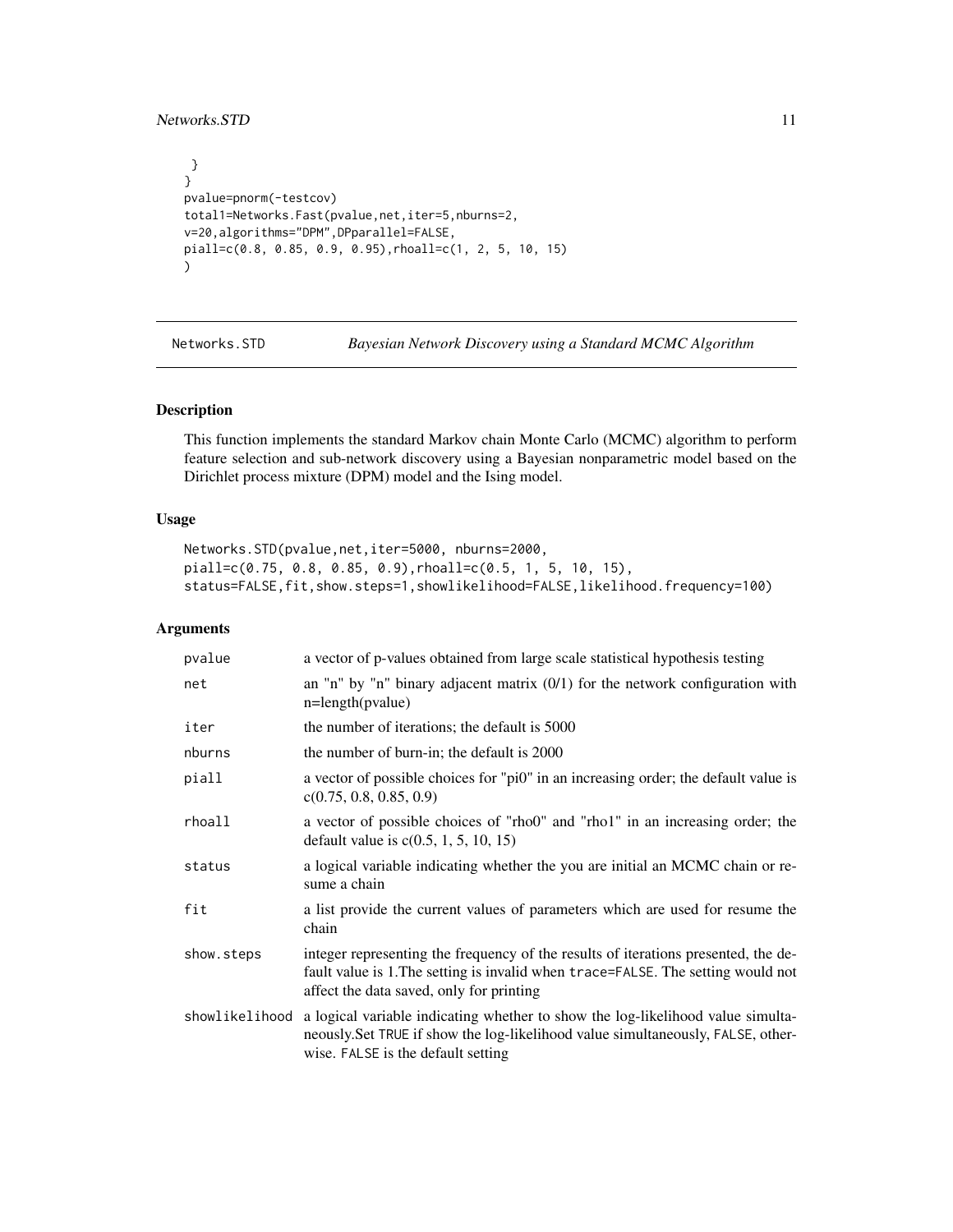#### likelihood.frequency

a number representing the frequency showing the log-likelihood value simultaneously. For example, setting likelihood.frequency=100 means showing the log-likelihood value every 100 iterations. The default setting is 100 and it is recommended that do not set a small frequency because it slow down the MCMC chain updating

#### Details

This function implements a Bayesian nonparametric mixture model for feature selection incorporating network information (Zhao et al., 2014):

- r\_i| g\_i, theta ~  $N(mu_g_i, sigma_g_i)$ ,
- $g_i$  |  $z_i = k$ ,  $q_k \sim$  Discrete( $a_k$ ,  $q_k$ ),
- theta  $\sim$  G\_0k, for g in a\_k,
- $q_k \sim \text{Dirichlet}(\text{tau}_k \cdot 1_{L_k})/L_k$
- theta={theta\_g}\_{g in  $a_0$  and  $a_1$ }
- theta\_g= $(mu_g, sigma_g)$

where we define

- **Index a\_0=(-L\_0+1,-L\_0+2,...,0)**, **a\_1=(1,2,...,L\_1)** and the correspondent probability  $q_0 = (q_0 q_1)$ L\_0+1, q\_-L\_0+2, ...,q\_0), q\_1=(q\_1, q\_2, ..., q\_L\_1), according to the definition of Discrete( $\mathbf{a}_k$ ,  $\mathbf{b}_k$ ), for example,  $Pr(g_i=i=L_0+2)=q_i-L_0+2$ .
- Assumption In this algorithm, we assume that "important" features should have larger statistics comparing to "unimportant" ones without the loss of generality. In this regard, we set the restriction mu\_g<mu\_g+1 for g=-L\_0+1, -L\_0+2,...,L\_1.

This function implements the NET-DPM-1 Zhao et al.(2014). Please refer to the Appendix B.1 for more details.

#### Value

An object of class "Networks.STD" containing Bayesian information of the MCMC chain

- trace a matrix of dimension (iter-nburns) by length(pvalue) containing posterior samples of classification label "g\_i"
- convergence MCMC Heidelberger and Welch convergence diagnostic

graph An igraph graph object of full network

model a list containing parameters of the MCMC chain for resuming the chain

## Author(s)

Zhou Lan, Jian Kang, Tianwei Yu and Yize Zhao

Department of Biostatistics and Bioinformatics, Emory University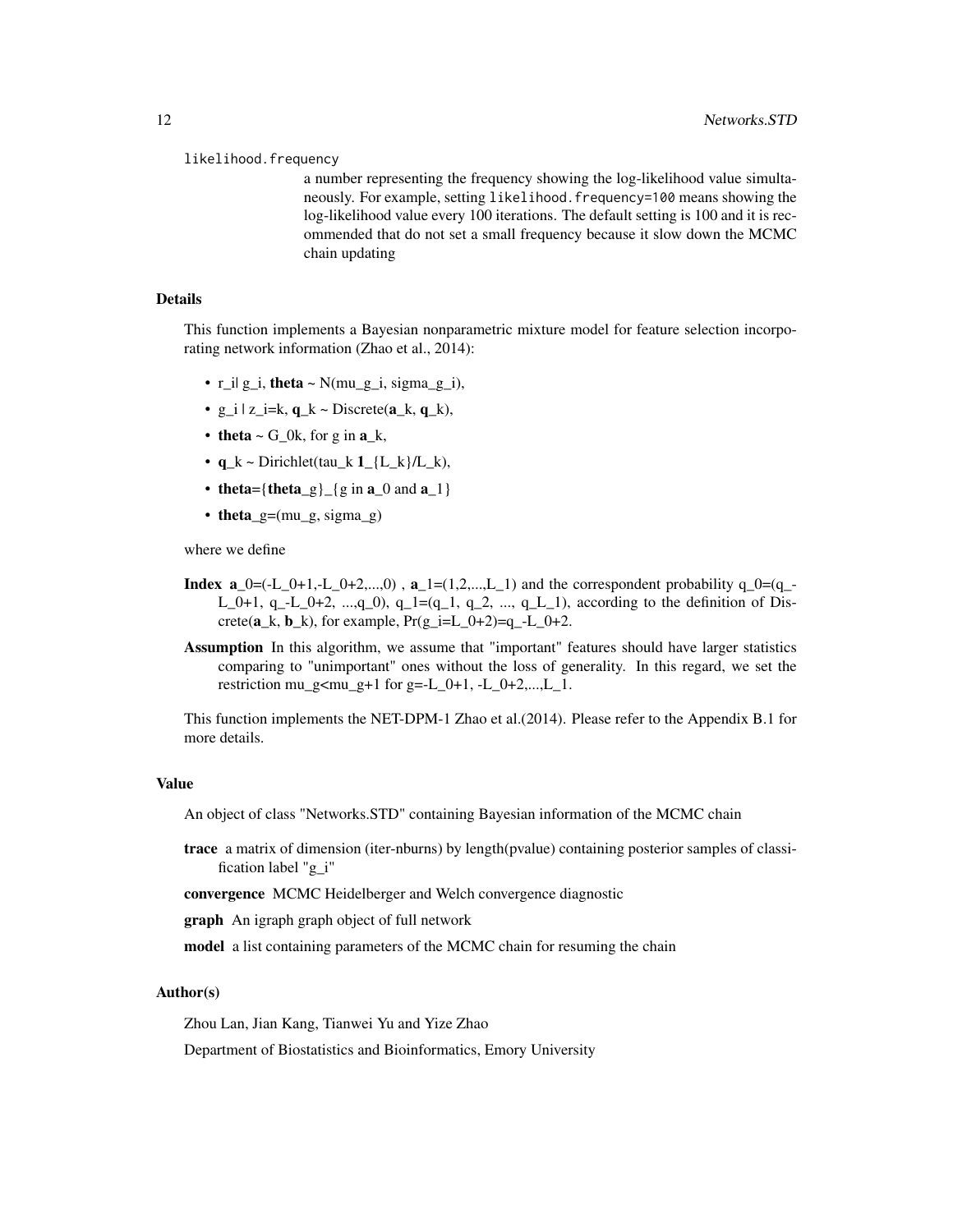## <span id="page-12-0"></span>References

Zhao, Y., Kang, J., Yu, T. A Bayesian nonparametric mixture model for selecting gene and gene-sub network, Annals of Applied Statistics, In press: 2014.

Zhou Lan, Jian Kang, Tianwei Yu, Yize Zhao, BANFF: an R package for network identifications via Bayesian nonparametric mixture models, working paper.

## Examples

```
library(igraph)
###Creating the network of 10X10 image
g <- graph.lattice(length=10,dim=2)
net=as(get.adjacency(g,attr=NULL),"matrix")##this is the input of argument 'net'
##Assign the signal elements with signal intention
##as normal distribution N(1,0.2). While noise is set as N(0,0.2)
newz=rep(0,100)
for (i in 3:7)
{
newz[(i*10+3):(i*10+7)]=1
}
testcov<-0
for(i in 1:100){
if(newz[i]==0){
   testcov[i]<-rnorm(1,mean=0,sd=0.2)
 }else{
 testcov[i]<-rnorm(1,mean=1,sd=0.2)
}
}
##The profile of the image
image(matrix(testcov,10,10),col=gray(seq(0,1,length=255)))
##Transform the signals into pvalue form and begin identification
pvalue=pnorm(-testcov)
total=Networks.STD(pvalue,net,iter=3,nburns=1,
piall=c(0.8, 0.85, 0.9, 0.95),rhoall=c(0.5,1,5,10,15))
```
plot.Networks.Fast *Plotting Bayesian Network Discovery using a Hybrid Fast Algorithm*

# Description

plot method for class "Networks.Fast"

#### Usage

## S3 method for class 'Networks.Fast'  $plot(x, \ldots)$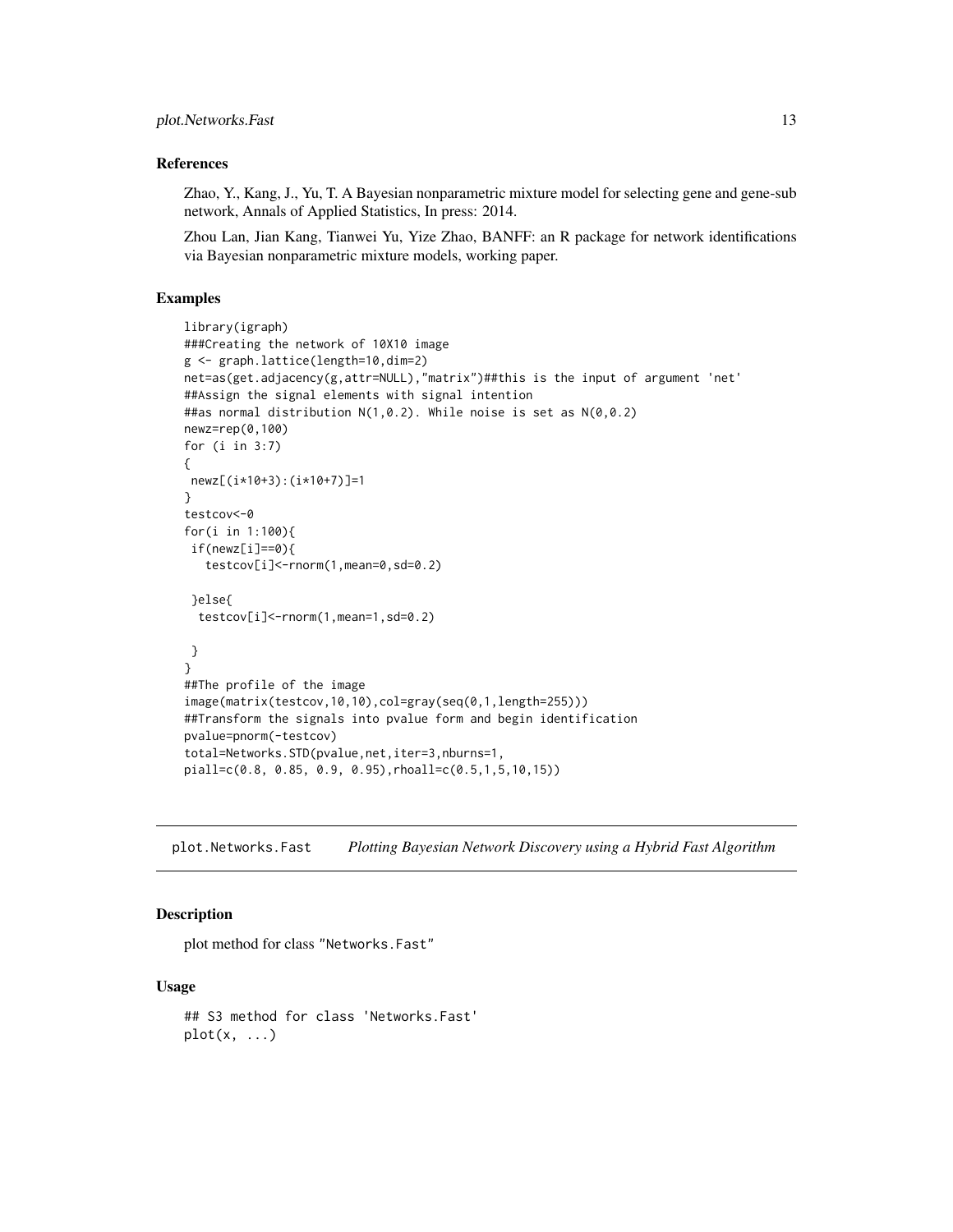## <span id="page-13-0"></span>**Arguments**

|   | An object of class "Networks. Fast" resulting of a call to Networks. Fast. |
|---|----------------------------------------------------------------------------|
| . | other arguments                                                            |

#### See Also

[Networks.Fast](#page-7-1).

## Examples

```
library(igraph)
####Gene Network discovery
##Generating Scale free Gene Network
library(igraph)
g <- barabasi.game(50, power=1, zero.appeal=1.5,directed = FALSE)
net=as(get.adjacency(g,attr=NULL),"matrix")
##Random assign selected genes and make the signal intension as gaussian mixture
newz=rep(c(1,0,0,1,0),10)
Simnorm=function(n){
weight = c(0.4, 0.6)mu = c(8, 6)signa = c(1, 0.5)z = sample(c(1,2),size=n, prob=weight,replace=TRUE)
r = rnorm(n,mean=mu[z], sd=sigma[z])return(r)
}
testcov<-0
for(i in 1:50){
if(newz[i]==0){
   testcov[i]<-rnorm(1,mean=0,sd=1)
 }else{
  testcov[i]<-Simnorm(1)
 }
}
pvalue=pnorm(-testcov)
total1=Networks.Fast(pvalue,net,iter=5,nburns=2,
v=20,algorithms="DPM",DPparallel=FALSE,
piall=c(0.8, 0.85, 0.9, 0.95),rhoall=c(1, 2, 5, 10, 15)
)
######Plotting the object of class "Networks.Fast"
plot(total1)
```
plot.Networks.STD *Plotting Bayesian Network Discovery using a Standard MCMC Algorithm*

## Description

plot method for class "Networks.STD"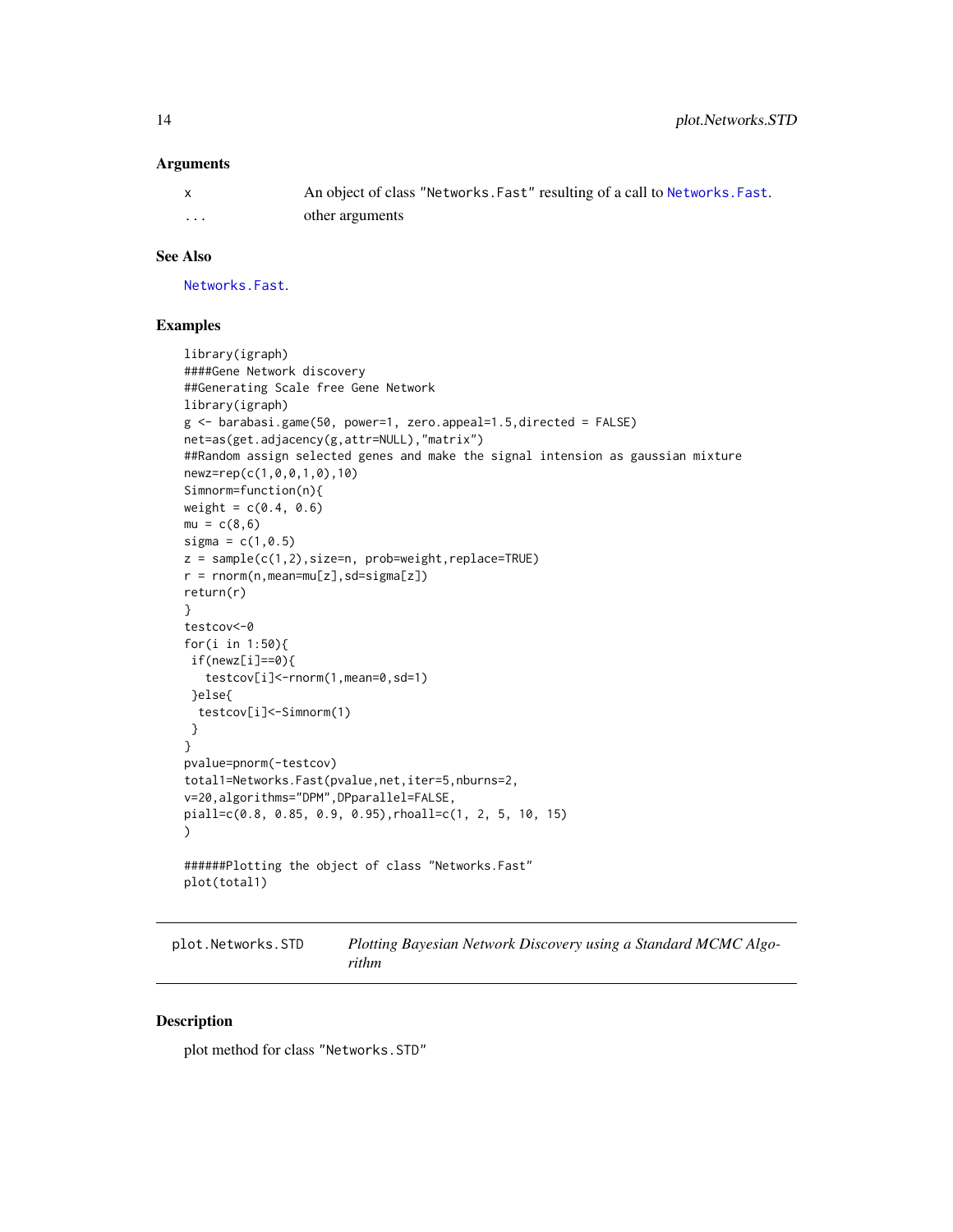## <span id="page-14-0"></span>Usage

```
## S3 method for class 'Networks.STD'
plot(x, \ldots)
```
## Arguments

|          | An object of class "Networks. STD" resulting of a call to Networks. STD. |
|----------|--------------------------------------------------------------------------|
| $\cdots$ | other arguments                                                          |

## See Also

[Networks.STD](#page-10-1).

```
library(igraph)
###Creating the network of 10X10 image
g <- graph.lattice(length=10,dim=2)
net=as(get.adjacency(g,attr=NULL),"matrix")##this is the input of argument 'net'
##Assign the signal elements with signal intention
##as normal distribution N(1,0.2). While noise is set as N(0,0.2)
newz=rep(0,100)
for (i in 3:7)
{
newz[(i*10+3):(i*10+7)]=1
}
testcov<-0
for(i in 1:100){
if(newz[i]==0){
  testcov[i]<-rnorm(1,mean=0,sd=0.2)
 }else{
 testcov[i]<-rnorm(1,mean=1,sd=0.2)
 }
}
##The profile of the image
image(matrix(testcov,10,10),col=gray(seq(0,1,length=255)))
##Transform the signals into pvalue form and begin identification
pvalue=pnorm(-testcov)
total=Networks.STD(pvalue,net,iter=3,nburns=1,
piall=c(0.8, 0.85, 0.9, 0.95),rhoall=c(0.5,1,5,10,15))
######plot the object of class "Networks.STD"
plot(total)
```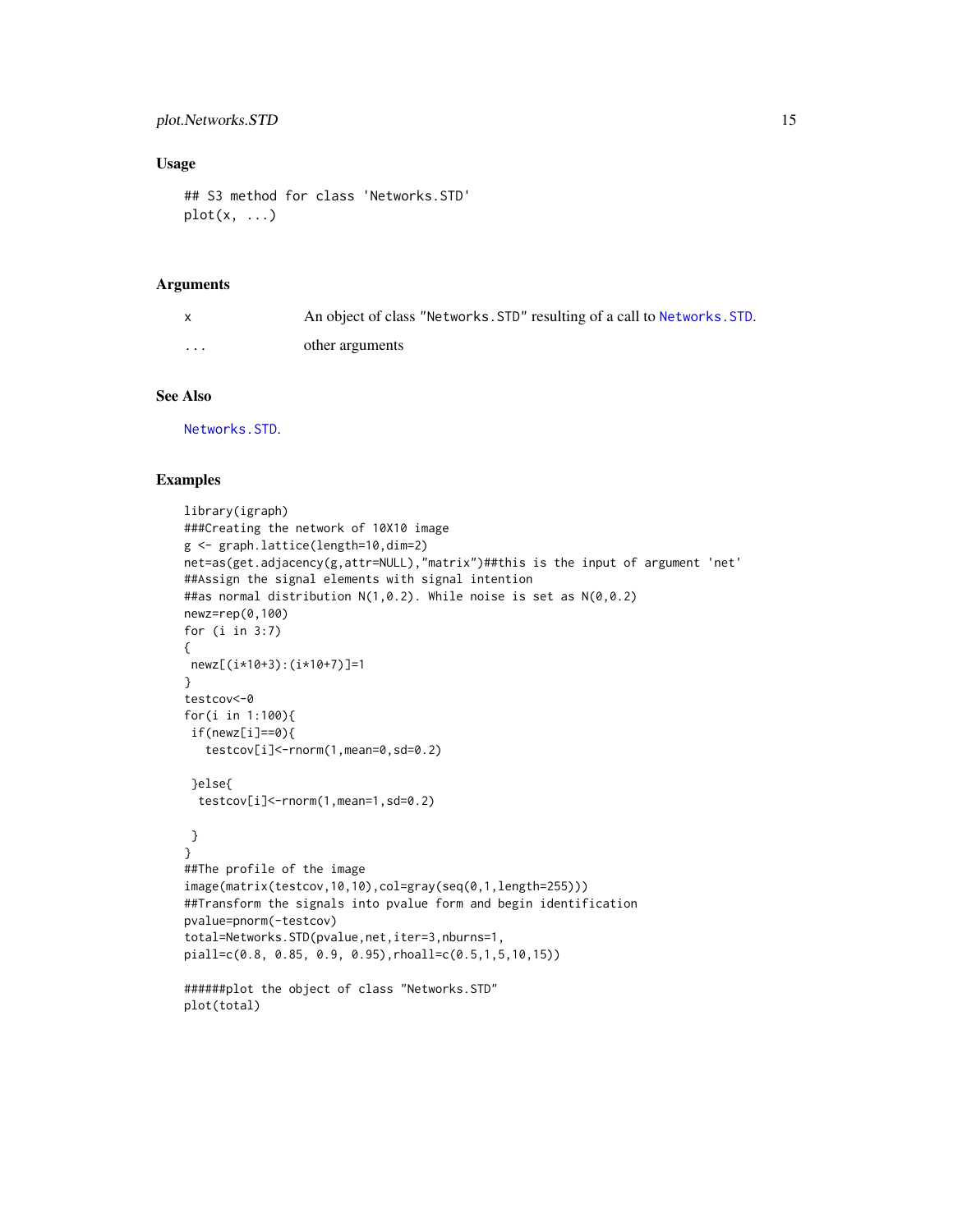<span id="page-15-0"></span>

## Description

This is a supportive function for plotting the network feature according to the outputs of Network.STD and Network.Fast. If the mean of the marginal distribution of a certain node is larger than 0.5, we consider this node as selected.

## Usage

Plot. Subnetwork(net, trace)

#### Arguments

| net   | an "n" by "n" binary $(0/1)$ adjacent matrix of network configurations, where<br>n=length(pyalue); same as the argument net in function Network.STD() and<br>Network.Fast()                                                         |
|-------|-------------------------------------------------------------------------------------------------------------------------------------------------------------------------------------------------------------------------------------|
| trace | the trace (results of each iteration) generated by the functions Networks. STD()<br>and Networks. Fast(). Please set as trace=total \$trace where total is the<br>output of the two functions, Networks. STD() and Networks. Fast() |

## Value

A plot of the network feature selected

## Examples

```
library(igraph)
g=barabasi.game(10,power=0.5)
net=as(get.adjacency(g),"matrix")
trace=matrix(c(rep(1,5),rep(0,5)),nrow=1)
Plot.Subnetwork(net,trace)
```

| Subnetwork.Select |  | Summarize the information of the sub networks selected by |  |  |  |
|-------------------|--|-----------------------------------------------------------|--|--|--|
|                   |  | Network.Fast() and Network.STD()                          |  |  |  |

## Description

This function is to Summarize the information of the sub networks selected by Network.Fast() and Network.STD(). If the marginal distribution of a certain node is larger than 0.5, we consider this node as selected. The aim of this function is to customize the process of summarizing.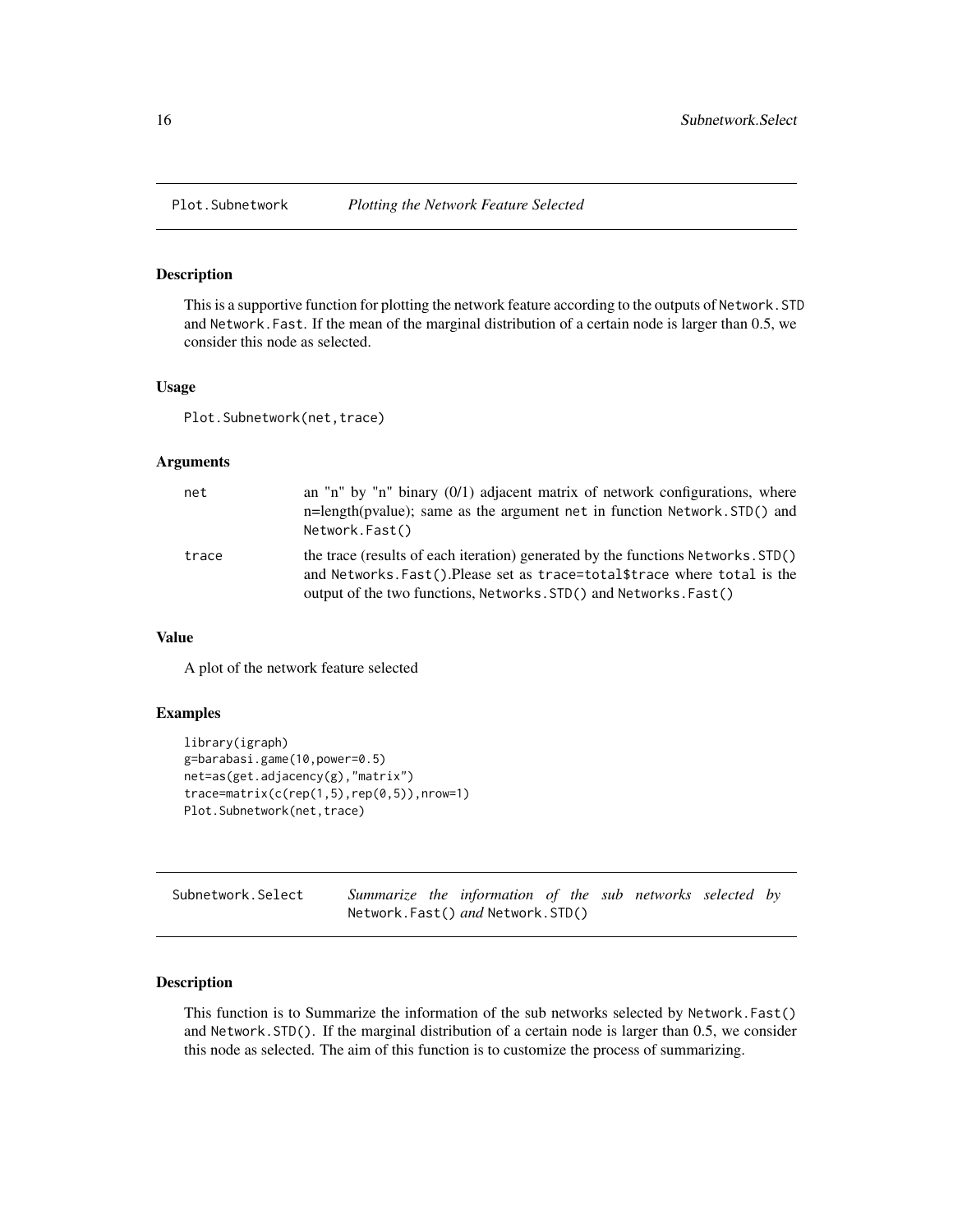## <span id="page-16-0"></span>Usage

Subnetwork.Select(net,trace,node.based=NULL,infinite=TRUE,steps=5)

## Arguments

| net        | an "n" by "n" binary $(0/1)$ adjacent matrix of network configurations, where<br>n=length(pvalue); same as the argument net in function Network. STD and Network. Fast                                                                                                                                                                                    |
|------------|-----------------------------------------------------------------------------------------------------------------------------------------------------------------------------------------------------------------------------------------------------------------------------------------------------------------------------------------------------------|
| trace      | the trace (results of each iteration) generated by the functions Networks. STD()<br>and Networks. Fast(). Please set as trace=total \$trace where total is the<br>output of the two functions, Networks. STD() and Networks. Fast(); you can<br>also provide a binary 1 by "n" matrix representing the "important" (1) and "unim-<br>$portant''(0)$ nodes |
| node.based | a vector representing the orders of the nodes the sub network centered                                                                                                                                                                                                                                                                                    |
| infinite   | a logical variable indicating whether the expanding of sub network in a "infi-<br>nite" pattern or not; infinite=TRUE if searching the "important" sub network<br>based on one node without the limitation of maximum steps; infinite=FALSE<br>if searching the sub network under a regulated way                                                         |
| steps      | a number representing the maximum steps for expanding the sub network                                                                                                                                                                                                                                                                                     |

## Value

a list of values containing the the information of the sub networks selected by Network.Fast() and Network.STD()

eids a vector of order representing the selected nodes

adj a "m" by "m" binary adjacent matrix of the sub network configurations where n=length(eids)

summary.Networks.Fast *Summarizing Bayesian Network Discovery using a Hybrid Fast Algorithm*

## Description

Summary method for class "Networks.Fast"

## Usage

```
## S3 method for class 'Networks.Fast'
summary(object, ...)
```
## Arguments

| object | An object of class "Networks. Fast" resulting of a call to Networks. Fast. |
|--------|----------------------------------------------------------------------------|
| .      | other arguments                                                            |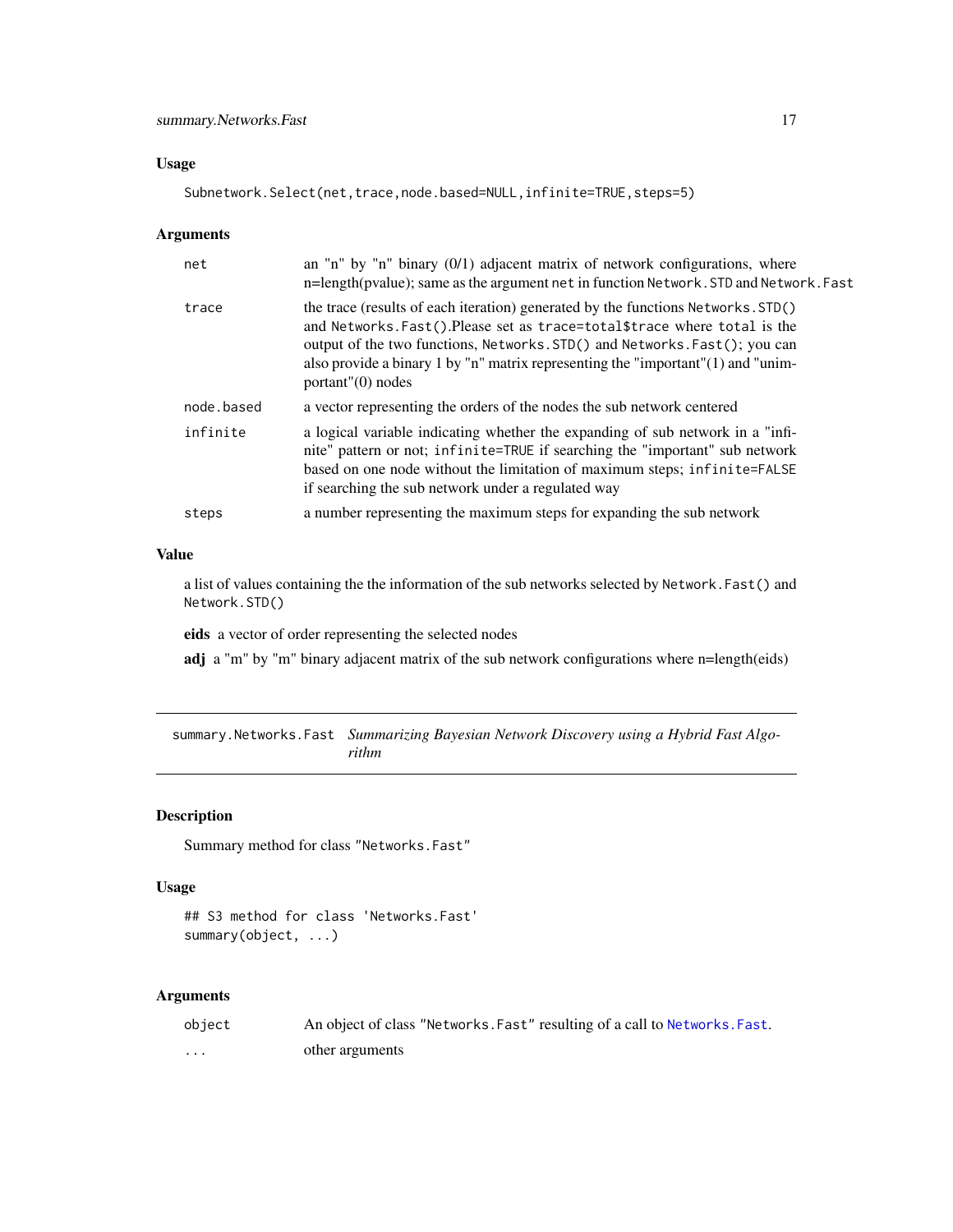# See Also

[Networks.Fast](#page-7-1).

## Examples

```
library(igraph)
####Gene Network discovery
##Generating Scale free Gene Network
library(igraph)
g <- barabasi.game(50, power=1, zero.appeal=1.5,directed = FALSE)
net=as(get.adjacency(g,attr=NULL),"matrix")
##Random assign selected genes and make the signal intension as gaussian mixture
newz=rep(c(1,0,0,1,0),10)
Simnorm=function(n){
weight = c(0.4, 0.6)mu = c(8, 6)signa = c(1, 0.5)z = sample(c(1, 2), size=n, prob=weight, replace=TRUE)r = rnorm(n,mean=mu[z], sd=sigma[z])return(r)
}
testcov<-0
for(i in 1:50){
 if(newz[i]==0){
   testcov[i]<-rnorm(1,mean=0,sd=1)
 }else{
  testcov[i]<-Simnorm(1)
 }
}
pvalue=pnorm(-testcov)
total1=Networks.Fast(pvalue,net,iter=5,nburns=2,
v=20,algorithms="DPM",DPparallel=FALSE,
piall=c(0.8, 0.85, 0.9, 0.95),rhoall=c(1, 2, 5, 10, 15)
)
######summary the object of class "Networks.Fast"
summary(total1)
```
summary.Networks.STD *Summarizing Bayesian Network Discovery using a Standard MCMC Algorithm*

## Description

Summary method for class "Networks.STD"

#### Usage

## S3 method for class 'Networks.STD' summary(object, ...)

<span id="page-17-0"></span>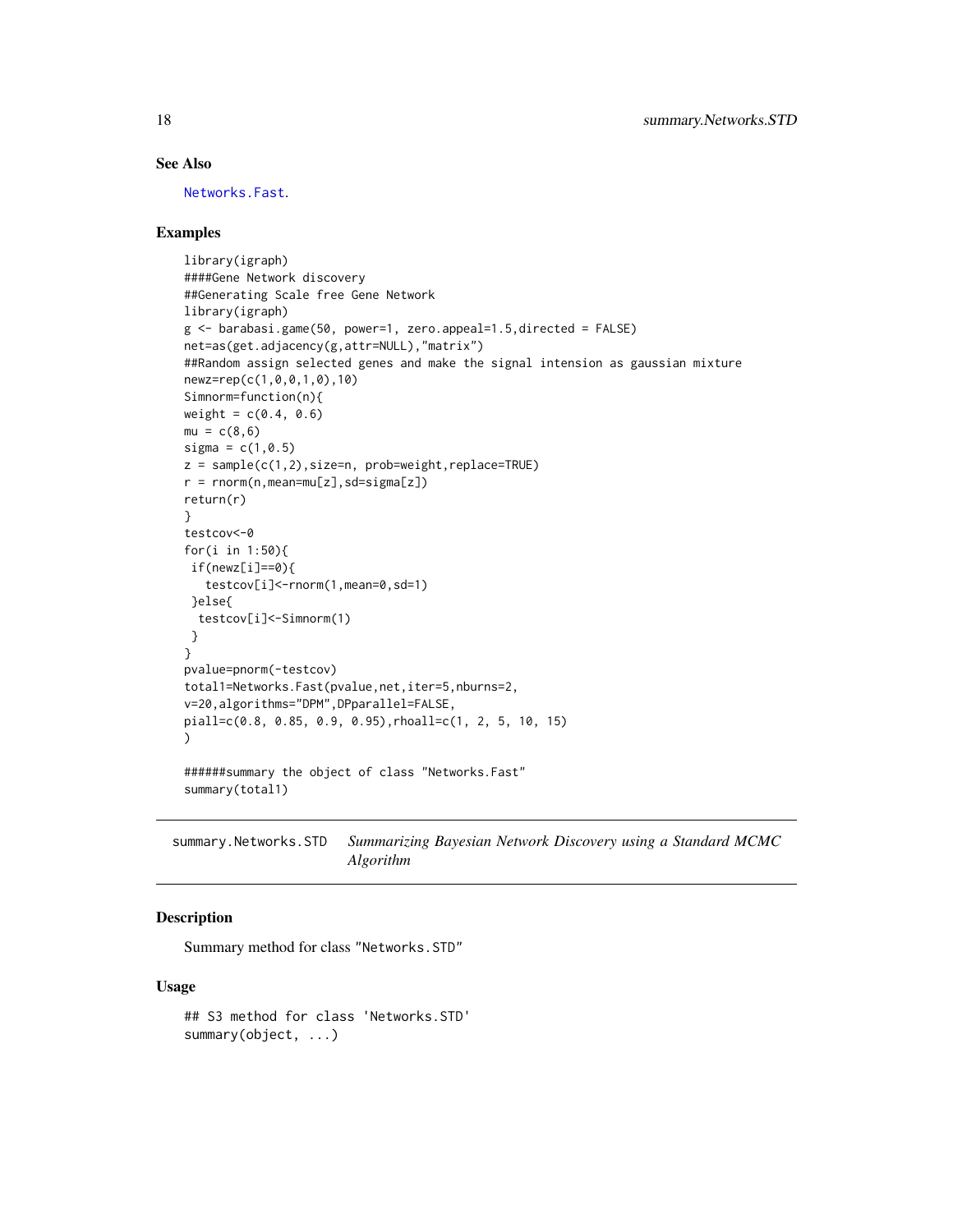## <span id="page-18-0"></span>SummaryAccuracy 19

#### **Arguments**

| object | An object of class "Networks. STD" resulting of a call to Networks. STD. |
|--------|--------------------------------------------------------------------------|
| .      | other arguments                                                          |

## See Also

[Networks.STD](#page-10-1).

## Examples

```
library(igraph)
###Creating the network of 10X10 image
g <- graph.lattice(length=10,dim=2)
net=as(get.adjacency(g,attr=NULL),"matrix")##this is the input of argument 'net'
##Assign the signal elements with signal intention
##as normal distribution N(1, 0.2). While noise is set as N(0, 0.2)newz=rep(0,100)
for (i in 3:7)
{
newz[(i*10+3):(i*10+7)]=1
}
testcov<-0
for(i in 1:100){
if(newz[i]=0){
  testcov[i]<-rnorm(1,mean=0,sd=0.2)
}else{
 testcov[i]<-rnorm(1,mean=1,sd=0.2)
}
}
##The profile of the image
image(matrix(testcov,10,10),col=gray(seq(0,1,length=255)))
##Transform the signals into pvalue form and begin identification
pvalue=pnorm(-testcov)
total=Networks.STD(pvalue,net,iter=3,nburns=1,
piall=c(0.8, 0.85, 0.9, 0.95),rhoall=c(0.5,1,5,10,15))
######summary the object of class "Networks.STD"
summary(total)
```
SummaryAccuracy *Summary of the Accuracy of Node and Network selection*

## Description

This function is to summarize the accuracy of node and Network selection achieved by the functions Networks.STD and Networks.Fast. This function is designed to validate whether the settings of arguments are appropriate for one simulation study and provide insights of setting arguments for real data.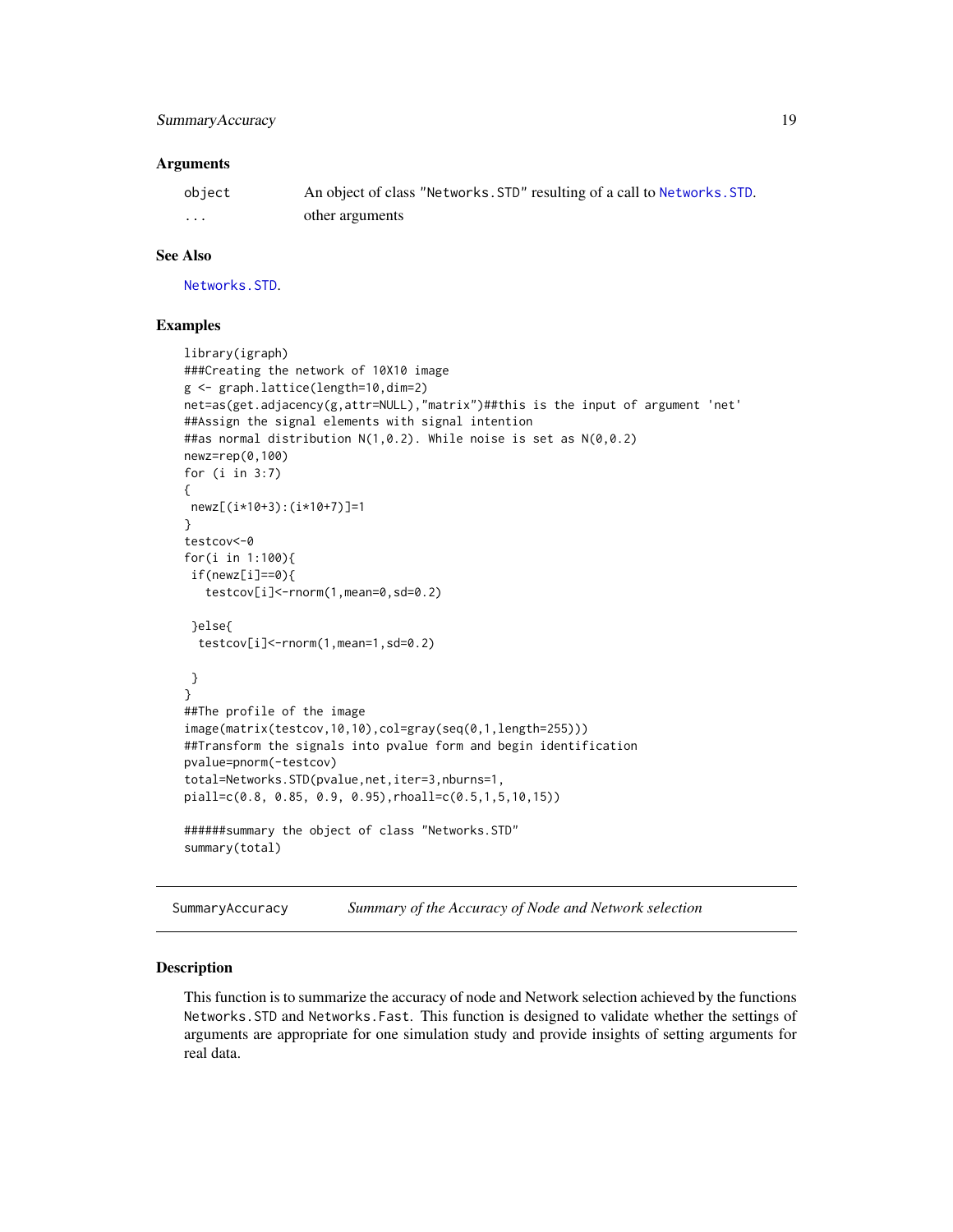# Usage

```
SummaryAccuracy(Trace,No.Sets,
Type.Accuracy=c("Node","Sub-network"),True.Node,
TruePositive.Net,FalsePositive.Net,
Type.Net.Accuracy=c("Marginal","Sample"),Tolerance)
```
# Arguments

| Trace             | the trace (results of each iteration) generated by the functions Networks. STD()<br>and Networks. Fast(). For Networks. STD() and Networks. Fast(), set Trace=total\$trace<br>where total is the output of the two functions, Networks. STD() and Networks. Fast().<br>Use rbind() bind the inputs if you have multiple sets of results                                                                                                       |
|-------------------|-----------------------------------------------------------------------------------------------------------------------------------------------------------------------------------------------------------------------------------------------------------------------------------------------------------------------------------------------------------------------------------------------------------------------------------------------|
| No.Sets           | number of sets of results you put in the argument Trace                                                                                                                                                                                                                                                                                                                                                                                       |
| Type.Accuracy     | character taking value "Node" or "Sub-network". "Node" represents checking<br>the accuracy of each node; "Sub-network" represents checking the accuracy of<br>network of interest                                                                                                                                                                                                                                                             |
| True.Node         | a binary $(0/1)$ vector providing the information of each node. The length of vec-<br>tor should be equal to the length of the vector of pvalue                                                                                                                                                                                                                                                                                               |
| TruePositive.Net  |                                                                                                                                                                                                                                                                                                                                                                                                                                               |
|                   | a vector representing the network of interest consisted of assumed positive nodes.<br>For example, if you assume No.6, No.8 and No.9 nodes consist the network of<br>interest, set TruePositive.Net=c(6,8,9)                                                                                                                                                                                                                                  |
| FalsePositive.Net |                                                                                                                                                                                                                                                                                                                                                                                                                                               |
|                   | a vector representing the assumed negative nodes which would lead false pos-<br>itive networking (larger network) if such nodes are assumed positive in the re-<br>sults. Such nodes should be connected to the network of interest and assumed<br>negative. For example, if you assume No.3 and No.11 nodes would lead false<br>positive networking (larger network), set TruePositive.Net=c(3,11)                                           |
| Type.Net.Accuracy |                                                                                                                                                                                                                                                                                                                                                                                                                                               |
|                   | character taking value "Marginal" or "Sample". "Marginal" represents using<br>marginal distribution of each data-set for checking accuracy, for example, if<br>the probability (mean) of one node of a data-set is larger than 0.5, we consider<br>it positive, otherwise, negative. Setting "Sample" represents checking accuracy<br>through each iteration. For Type. Accuracy="Node", only when Type. Net. Accuracy="Sample",<br>is valid. |
| Tolerance         | percentage of the Tolerance rate of accuracy. This argument is only valid when<br>set Type. Accuracy="Networking". Setting Tolerance=0.9 means we con-<br>sider selecting a correct networking selection if more than 0.9 positive nodes of<br>networking or TruePositive. Net are considered as positive AND less than 0.1<br>negative nodes of networking or FalsePositive.Net are considered as posi-<br>tive.                             |
|                   |                                                                                                                                                                                                                                                                                                                                                                                                                                               |

# Value

a list of values containing the information of accuracy of nodes and network selection

TPR.average The Average of True Positive Rate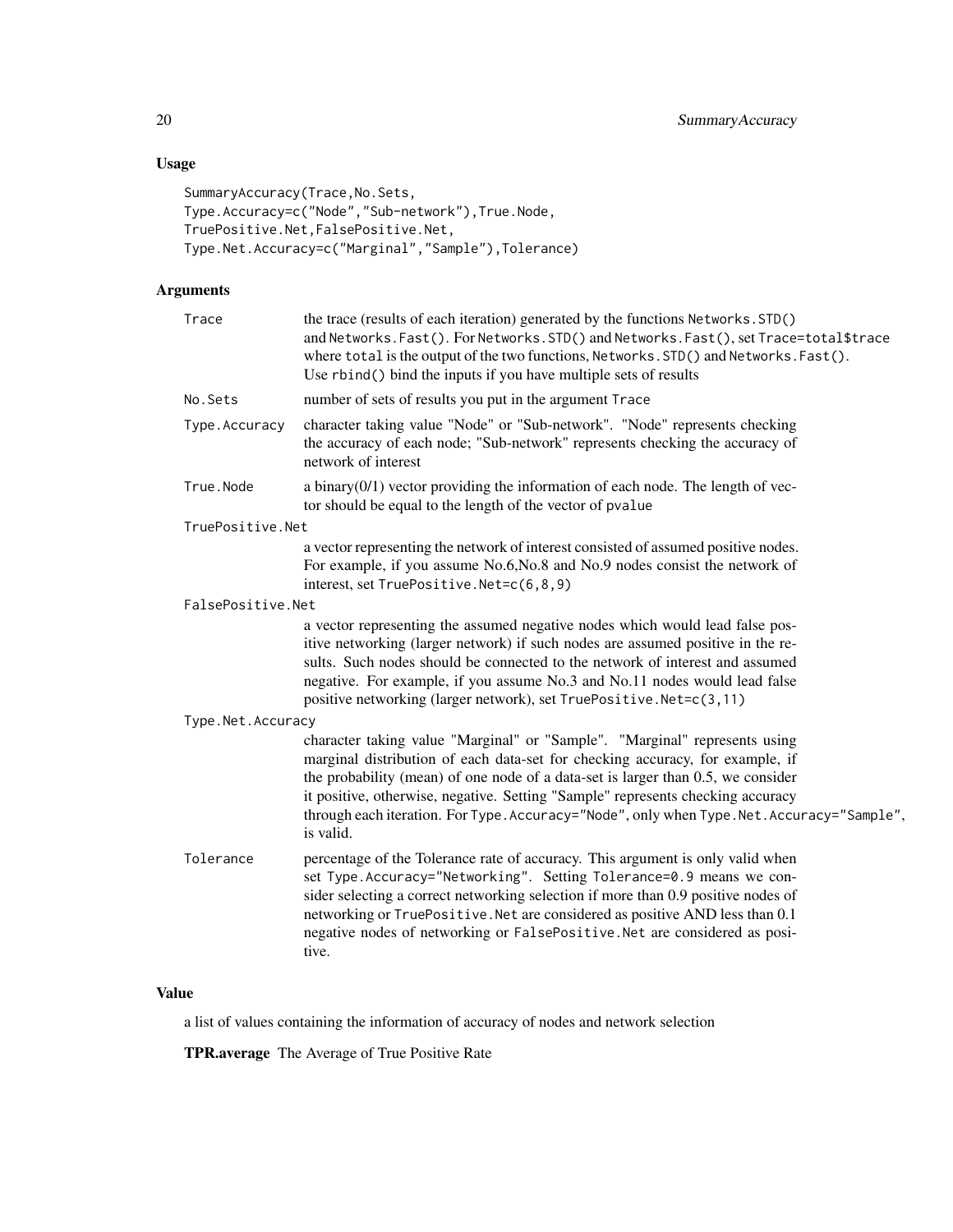FPR.average The Average of True False Rate FDR.average The Average of False Positive Rate TPR True Positive Rate of each node FPR False Positive Rate of each node

## Author(s)

Zhou Lan, Jian Kang, Tianwei Yu and Yize Zhao Department of Biostatistics and Bioinformatics, Emory University

## References

Yize Zhao, Jian Kang, Tianwei Yu (2014) A Bayesian nonparameteric model for selecting gene and gene sub network, Annals of Applied Statistics, in press.

Zhou Lan, Jian Kang, Tianwei Yu, Yize Zhao, BANFF: an R package for network identifications via Bayesian nonparametric mixture models, working paper.

```
####Gene Network discovery
##Generating Scale free Gene Network
library(igraph)
library(BANFF)
g <- barabasi.game(50, power=1, zero.appeal=1.5,directed = FALSE)
net=as(get.adjacency(g,attr=NULL),"matrix")
##Random assign selected genes and make the signal intension as gaussian mixture
newz=rep(c(1,0,0,1,0),10)
Simnorm=function(n){
weight = c(0.4, 0.6)mu = c(8, 6)signa = c(1, 0.5)z = sample(c(1, 2), size=n, prob=weight, replace=TRUE)r = rnorm(n,mean=mu[z], sd=sigma[z])return(r)
}
testcov<-0
for(i in 1:50){
if(newz[i]==0){
   testcov[i]<-rnorm(1,mean=0,sd=1)
 }else{
  testcov[i]<-Simnorm(1)
 }
}
pvalue=pnorm(-testcov)
total1=Networks.Fast(pvalue,net,iter=5,nburns=2,
v=20,algorithms="DPM",
piall=c(0.8, 0.85, 0.9, 0.95),rhoall=c(1, 2, 5, 10, 15))
####checking accuracy
###checking accuracy of nodes
SummaryAccuracy(Trace=total1$trace,No.Sets=1,Type.Accuracy="Node",
True.Node=newz,Type.Net.Accuracy="Sample")
```